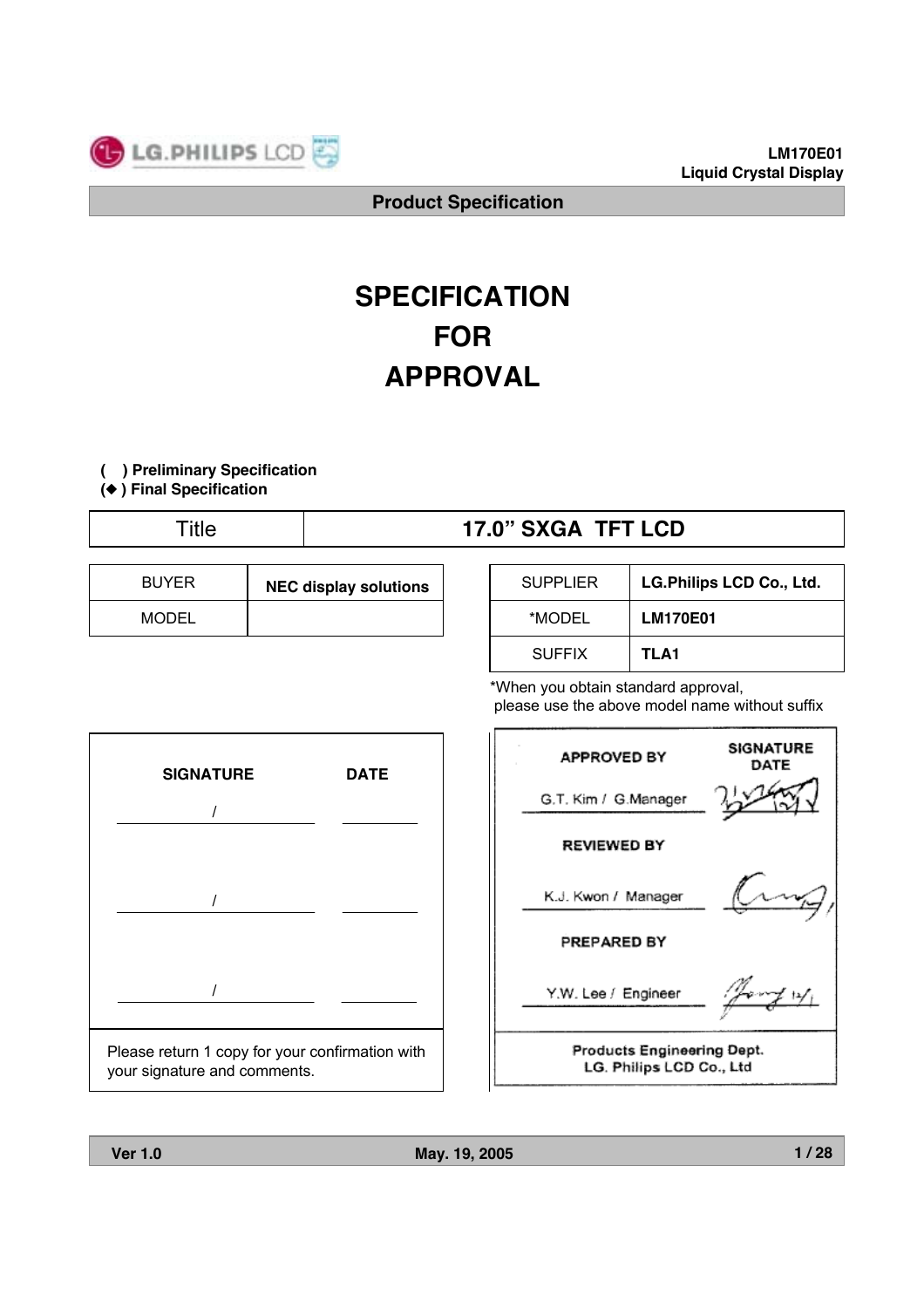

# **CONTENTS**

| NO.            | <b>ITEM</b>                       | Page           |
|----------------|-----------------------------------|----------------|
| $\blacksquare$ | <b>COVER</b>                      | 1              |
|                | <b>CONTENTS</b>                   | $\overline{2}$ |
| $\blacksquare$ | <b>RECORD OF REVISIONS</b>        | 3              |
| 1              | <b>GENERAL DESCRIPTION</b>        | 4              |
| $\overline{2}$ | ABSOLUTE MAXIMUM RATINGS          | 5              |
| $\mathbf{3}$   | ELECTRICAL SPECIFICATIONS         | 6              |
| $3 - 1$        | ELECTRICAL CHARACTERISTICS        | 6              |
| $3 - 2$        | INTERFACE CONNECTIONS             | 8              |
| $3 - 3$        | SIGNAL TIMING SPECIFICATIONS      | 12             |
| $3 - 4$        | SIGNAL TIMING WAVEFORMS           | 13             |
| $3-5$          | <b>COLOR INPUT DATA REFERANCE</b> | 14             |
| $3-6$          | <b>POWER SEQUENCE</b>             | 15             |
| $3 - 7$        | <b>VCC POWER DIP CONDITION</b>    | 16             |
| $\overline{4}$ | <b>OPTICAL SPECIFICATIONS</b>     | 17             |
| 5              | <b>MECHANICAL CHARACTERISTICS</b> | 21             |
| 6              | <b>RELIABILITY</b>                | 24             |
| $\overline{7}$ | <b>INTERNATIONAL STANDARDS</b>    | 25             |
| $7 - 1$        | <b>SAFETY</b>                     | 25             |
| $7 - 2$        | <b>EMC</b>                        | 25             |
| 8              | <b>PACKING</b>                    | 26             |
| $8 - 1$        | <b>DESIGNATION OF LOT MARK</b>    | 26             |
| $8 - 2$        | <b>PACKING FORM</b>               | 26             |
| 9              | <b>PRECAUTIONS</b>                | 27             |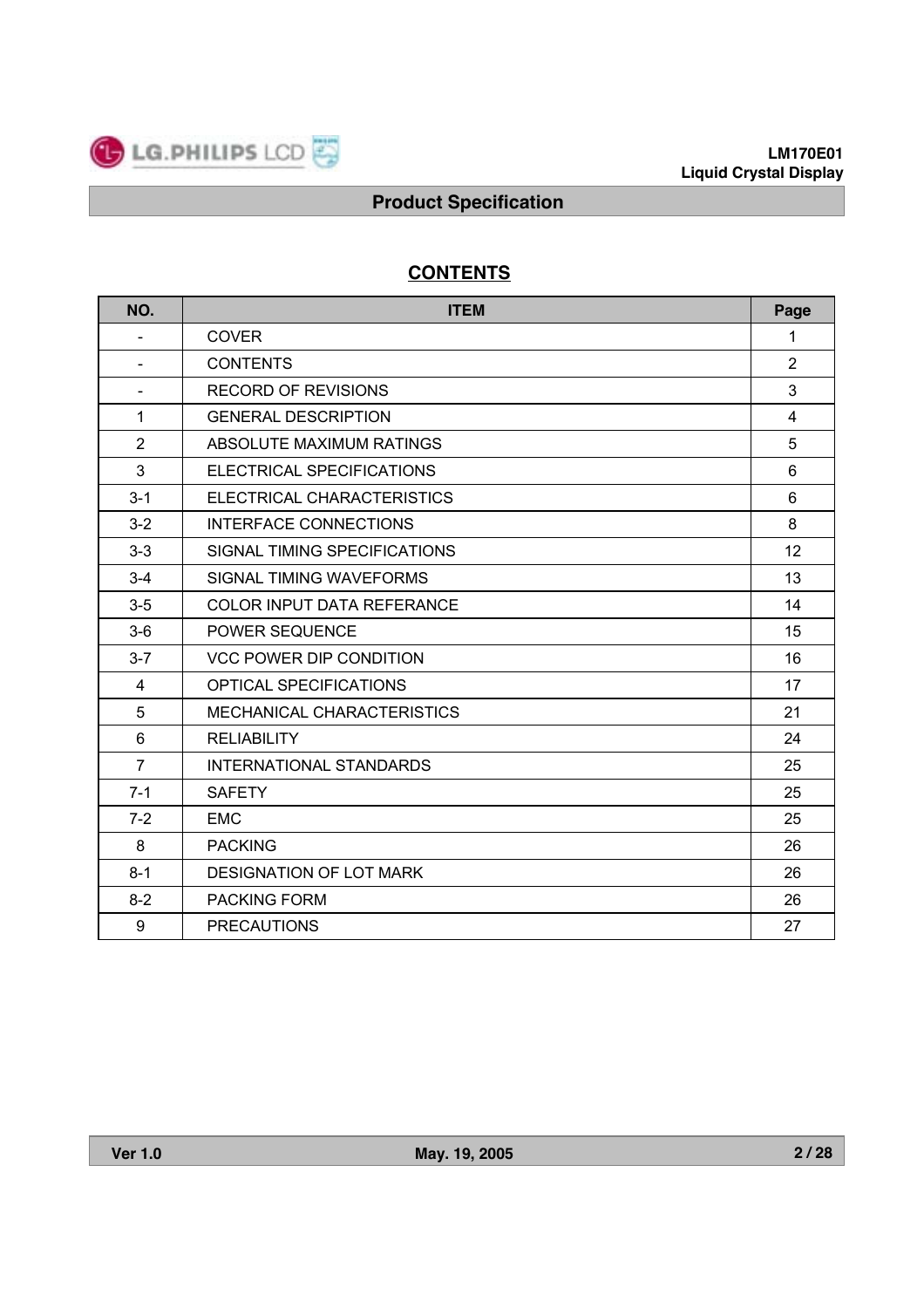

# **RECORD OF REVISIONS**

| <b>Revision No</b> | Date          | Page | <b>Description</b>                |
|--------------------|---------------|------|-----------------------------------|
| <b>Ver 0.1</b>     | Apr. 07, 2005 |      | <b>Preliminary Specifications</b> |
| <b>Ver 1.0</b>     | May. 19, 2005 |      | <b>Final Specifications</b>       |
|                    |               |      |                                   |
|                    |               |      |                                   |
|                    |               |      |                                   |
|                    |               |      |                                   |
|                    |               |      |                                   |
|                    |               |      |                                   |
|                    |               |      |                                   |
|                    |               |      |                                   |
|                    |               |      |                                   |
|                    |               |      |                                   |
|                    |               |      |                                   |
|                    |               |      |                                   |
|                    |               |      |                                   |
|                    |               |      |                                   |
|                    |               |      |                                   |
|                    |               |      |                                   |
|                    |               |      |                                   |
|                    |               |      |                                   |
|                    |               |      |                                   |
|                    |               |      |                                   |
|                    |               |      |                                   |
|                    |               |      |                                   |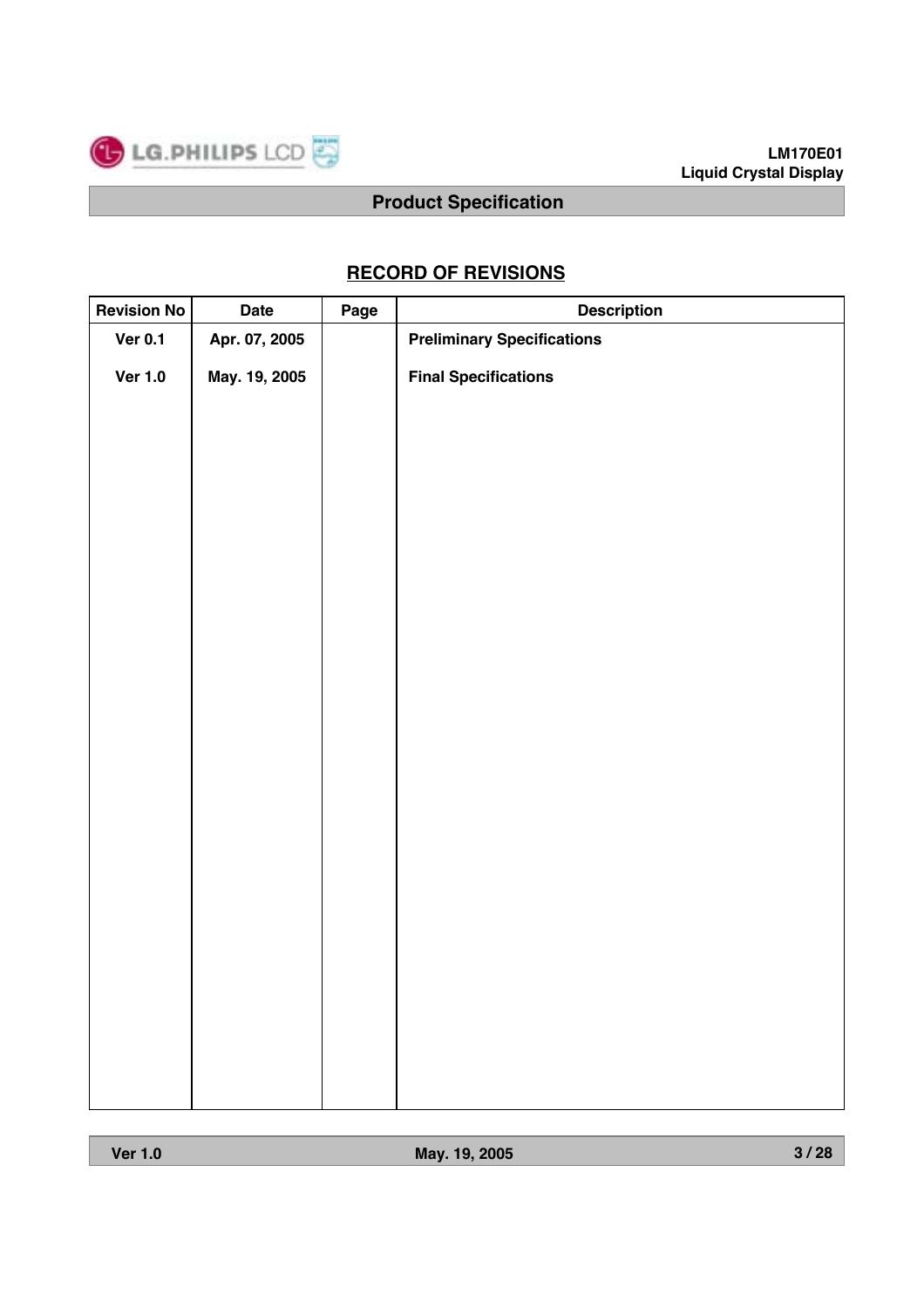# **1. General Description**

LG.PHILIPS LCD

The LM170E01-TLA1 is a Color Active Matrix Liquid Crystal Display with an integral Cold Cathode Fluorescent Lamp(CCFL) backlight system. The matrix employs a-Si Thin Film Transistor as the active element.

It is a transmissive type display operating in the normally white mode. This TFT-LCD has a 17.0 inch diagonal measured active display area with SXGA resolution(1024 vertical by 1280 horizontal pixel array)

Each pixel is divided into Red, Green and Blue sub-pixels or dots which are arranged in vertical stripes.

Gray scale or the brightness of the sub-pixel color is determined with a 8-bit gray scale signal for each dot,

thus, presenting a palette of more than 16.2M colors with FRC(Frame Rate Control).

The LM170E01-TLA1 has been designed to apply the interface method that enables low power, high speed,low EMI. FPD Link or compatible must be used as a LVDS(Low Voltage Differential Signaling) chip.

The LM170E01-TLA1 is intended to support applications where thin thickness,wide viewing angle, low power are critical factors and graphic displays are important. In combination with the vertical arrangement of the sub-pixels, the LM170E01-TLA1 characteristics provide an excellent flat panel display for office automation products such as monitors.



**Figure 1. Block diagram**

# **General Features**

| Active screen size       | 17.0 inch (43.27cm) diagonal                                   |
|--------------------------|----------------------------------------------------------------|
| <b>Outline Dimension</b> | 358.5(H) x 296.5(V) x 17.0(D) mm(Typ.)                         |
| <b>Pixel Pitch</b>       | $0.264$ mm x 0.264 mm                                          |
| <b>Pixel Format</b>      | 1280 horiz. by 1024 vert. Pixels. RGB stripe arrangement       |
| <b>Display Colors</b>    | 16.2M colors                                                   |
| Luminance, white         | 250 cd/m <sup>2</sup> (Typ. Center 1 point)                    |
| <b>Power Consumption</b> | 19.6 Watts(Typ.)                                               |
| Weight                   | 2150g (Typ.)                                                   |
| Display operating mode   | Transmissive mode, normally white                              |
| Surface treatments       | Hard coating (3H), Anti-glare treatment of the front polarizer |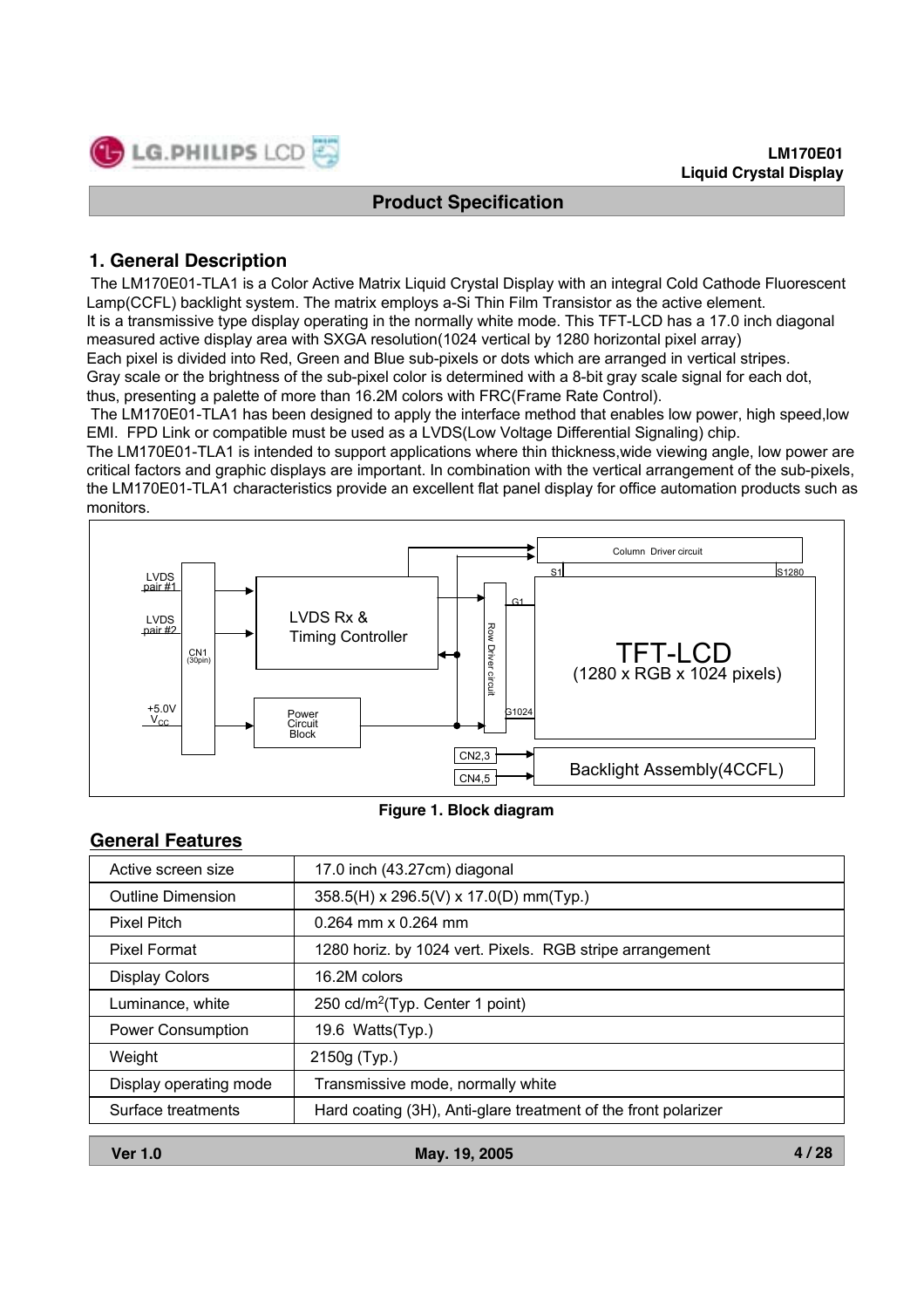# **2. Absolute maximum ratings**

The following are maximum values which, if exceeded, may cause faulty operation or damage to the unit.

#### **Table 1. Absolute Maximum Ratings**

|                                                                                                                                                   |                                                             | <b>Values</b>               |                                            | <b>Units</b>                     | <b>Notes</b>  |  |
|---------------------------------------------------------------------------------------------------------------------------------------------------|-------------------------------------------------------------|-----------------------------|--------------------------------------------|----------------------------------|---------------|--|
| <b>Parameter</b>                                                                                                                                  | Symbol                                                      | Min.                        | Max.                                       |                                  |               |  |
| Power Supply Input Voltage<br><b>Operating Temperature</b><br>Storage Temperature<br><b>Operating Ambient Humidity</b><br><b>Storage Humidity</b> | $\rm V_{\rm CC}$<br>OP<br><b>ST</b><br>$H_{OP}$<br>$H_{ST}$ | $-0.3$<br>$-20$<br>10<br>10 | $+5.5$<br>$+50$<br>$+60$<br>$+90$<br>$+90$ | $V_{dc}$<br>℃<br>℃<br>%RH<br>%RH | At $25^\circ$ |  |

Note : 1. Temperature and relative humidity range are shown in the figure below. Wet bulb temperature should be 39 °C Max, and no condensation of water.





| . |       |   |   |  |
|---|-------|---|---|--|
|   | .     |   |   |  |
|   | <br>. |   | ▪ |  |
|   |       |   |   |  |
|   |       |   |   |  |
|   |       | ▪ |   |  |

**Figure 2. Temperature and relative humidity**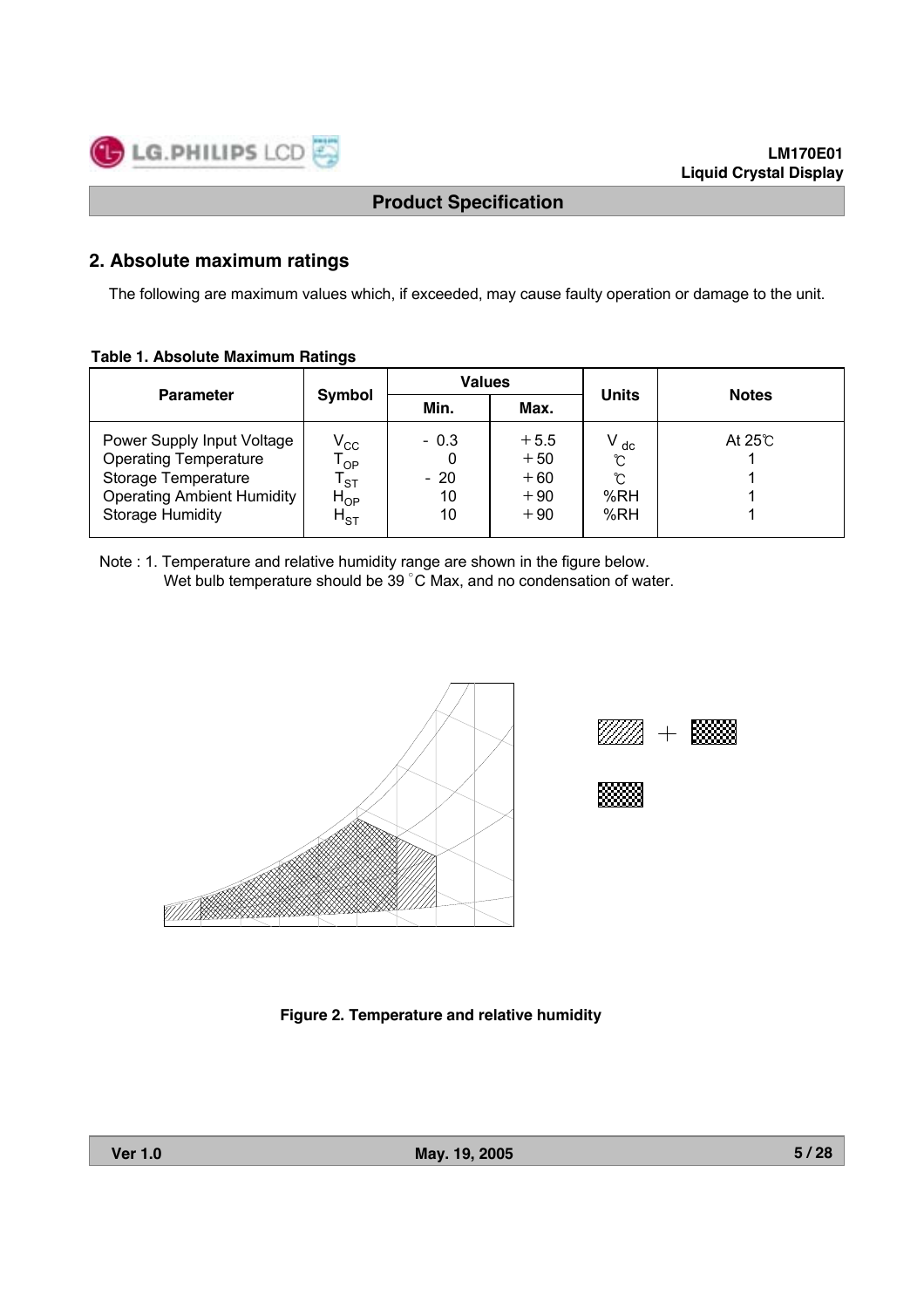# **3. Electrical specifications**

# **3-1. Electrical characteristics**

The LM170E01-TLA1 requires two power inputs. One is employed to power the LCD electronics and to drive the TFT array and liquid crystal. Another which powers the CCFL, is typically generated by an inverter. The inverter is an external unit to the LCD.

|                                     |                         |          | <b>Values</b> |          | <b>Notes</b>                |                |
|-------------------------------------|-------------------------|----------|---------------|----------|-----------------------------|----------------|
| <b>Parameter</b>                    | <b>Symbol</b>           | Min.     | Typ.          | Max.     | <b>Units</b>                |                |
| MODULE:                             |                         |          |               |          |                             |                |
| Power Supply Input Voltage          | $\rm V_{CC}$            | 4.5      | 5.0           | 5.5      | V                           |                |
| Permissive Power Input Ripple       | $V_{RF}$                |          |               | 0.1      | v                           |                |
| Power Supply Input Current          | $I_{\rm CC}$            |          | 0.54          | 0.63     | A                           |                |
| Differential Impedance              | Zm                      | 90       | 100           | 110      | ohm                         |                |
| <b>Power Consumption</b>            | $P_C$                   |          | 2.7           | 3.15     | Watts                       |                |
| <b>Rush Current</b>                 | <sup>I</sup> RUSH       |          | 2.0           | 3.0      | A                           | $\overline{2}$ |
| LAMP for each CCFL:                 |                         |          |               |          |                             |                |
| <b>Operating Voltage</b>            | $V_{BL}$                | 640      | 650           | 740      | V <sub>RMS</sub>            | 3              |
|                                     |                         | (Q7.0mA) | (Q6.5mA)      | (@3.0mA) |                             |                |
| <b>Operating Current</b>            | I <sub>BL</sub>         | 3.0      | 6.5           | 7.0      | $mA_{RMS}$                  |                |
| <b>Established Starting Voltage</b> | $V_{BS}$                |          |               |          |                             | 4              |
| at 25 $^{\circ}$ C                  |                         |          |               | 1000     | $\mathsf{V}_{\mathsf{RMS}}$ |                |
| at $0^{\circ}$ C                    |                         |          |               | 1250     | $\rm V_{RMS}$               |                |
| <b>Operating Frequency</b>          | ' BL                    | 40       | 60            | 70       | <b>kHz</b>                  | 5              |
| <b>Discharge Stabilization Time</b> | $\mathtt{T}_\mathtt{S}$ |          |               | 3        | <b>Minutes</b>              | 6              |
| Power Consumption                   | $P_{BL}$                |          | 16.90         | 18.60    | Watts                       |                |
| Life Time                           |                         | 50,000   |               |          | Hrs                         | я              |

|  |  | <b>Table 2. Electrical Characteristics</b> |
|--|--|--------------------------------------------|
|--|--|--------------------------------------------|

**Note.** The design of the inverter must have specifications for the lamp in LCD Assembly. The performance of the Lamp in LCM, for example life time or brightness, is extremely influenced by the characteristics of the DC-AC Inverter. So all the parameters of an inverter should be carefully designed so as not to produce too much leakage current from high-voltage output of the inverter. When you design or order the inverter, please make sure unwanted lighting caused by the mismatch of the lamp and the inverter(no lighting,flicker,etc) never occurs.When you confirm it,the LCD Assembly should be operated in the same condition as installed in your instrument.

- **Note.** Do not attach a conducting tape to lamp connecting wire. If the lamp wire attach to conducting tape, TFT-LCD Module have a low luminance and the inverter has abnormal action because leakage current occurs between lamp wire and conducting tape.
	- 1. The specified current and power consumption are under the  $V_{CC}=5.0V$ , 25°C, f<sub>V</sub>(frame frequency) =60Hz condition. Mosaic(black & white) pattern shown in the [ Figure 3 ] is displayed.
	- 2. The duration of rush current is about 5ms. And  $V_{CC}$  rise time is 500us  $\pm$  20%.
	- 3. Operating voltage is measured under 25℃ . The variance of the voltage is  $±10\%$ .
	- 4. The voltage above  $V_{BS}$  should be applied to the lamps for more than 1 second for start-up. Otherwise,the lamps may not be turned on.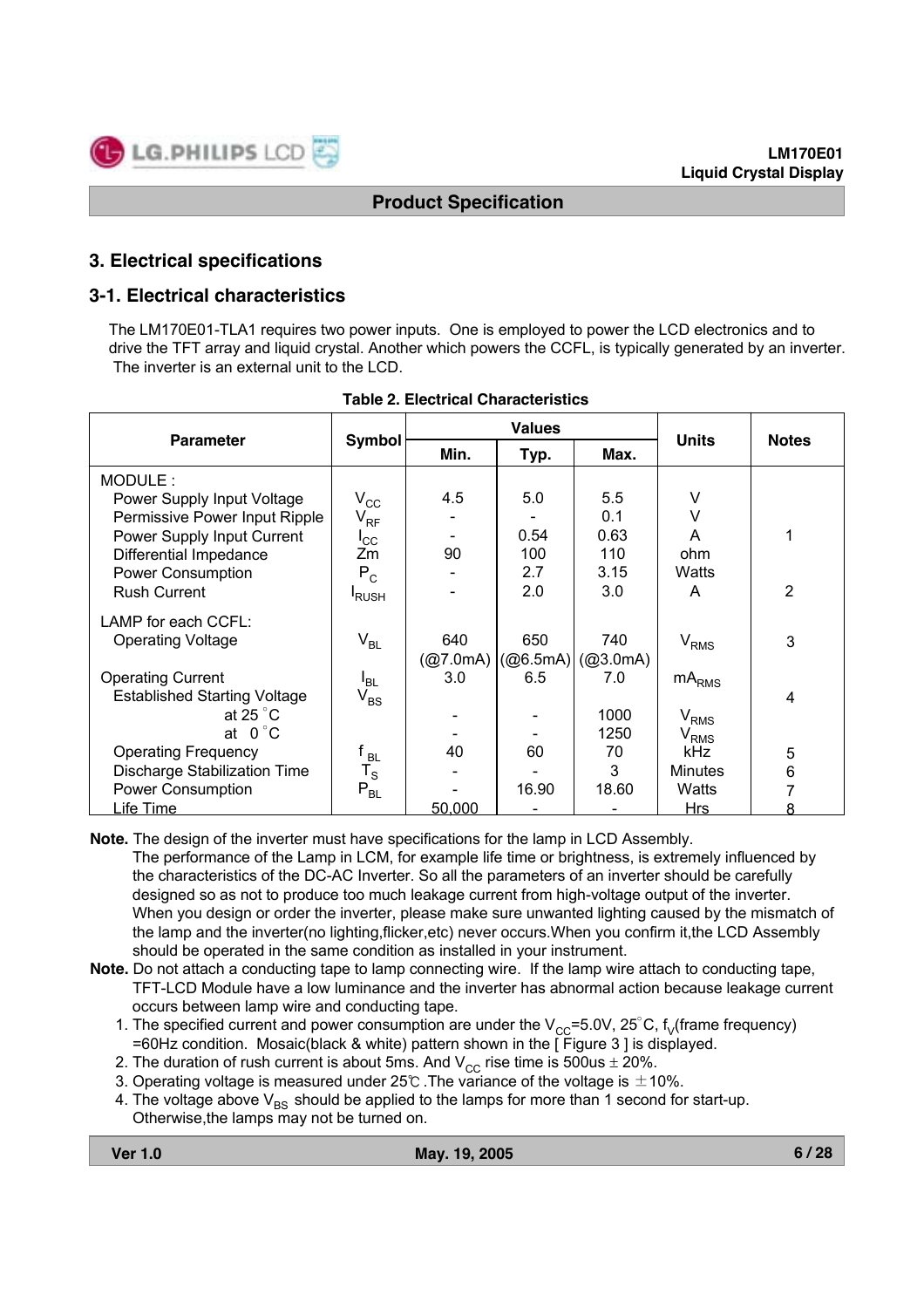5. The output of the inverter must have symmetrical(negative and positive) voltage waveform and symmetrical current waveform.(Unsymmetrical ratio is less than 10%) Please do not use the inverter which has unsymmetrical voltage and unsymmetrical current and spike wave.

Lamp frequency may produce interference with horizontal synchronous frequency and as a result this may cause beat on the display.Therefore lamp frequency shall be as away as possible from the horizontal synchronous frequency and from its harmonics in order to prevent interference.

- 6. Let's define the brightness of the lamp after being lighted for 5 minutes as 100%.  ${\sf T}_{\sf s}$  is the time required for the brightness of the center of the lamp to be not less than 95%. The used lamp current is the lamp typical current.
- 7. The lamp power consumption shown above does not include loss of external inverter under 25℃ . The used lamp current is the lamp typical current.
- 8. The life time is determined as the time at which brightness of lamp is 50% compared to that of initial value at the typical lamp current on condition of continuous operating at 25  $\pm$ 2℃.
- 9. Requirements for a system inverter design, which is intended to have a better display performance, a better power efficiency and a more reliable lamp.

It shall help increase the lamp lifetime and reduce its leakage current.

- a. The unbalance rate of the inverter waveform should be 10% below;
- b. The distortion rate of the waveform should be within  $\sqrt{2} \pm 10\%$ ;
- c. The ideal sine wave form shall be symmetric in positive and negative polarities.



LG.PHILIPS LCD

- **\*** Asymmetry rate =  $| \cdot |_{p} | \cdot |_{p} | / | \cdot |_{rms}$  **\*** 100%
- \* Distortion rate =  $I_p$  (or  $I_{-p}$ ) /  $I_{rms}$
- 10. Inverter open voltage must be more than lamp starting voltage.
- 11. The inverter which is combined with this LCM, is highly recommended to connect coupling(ballast) condenser at the high voltage output side. When you use the inverter which has not coupling(ballast) condenser, it may cause abnormal lamp lighting because of biased mercury as time goes.



**[ Figure 3 ] Mosaic pattern for power consumption measurement**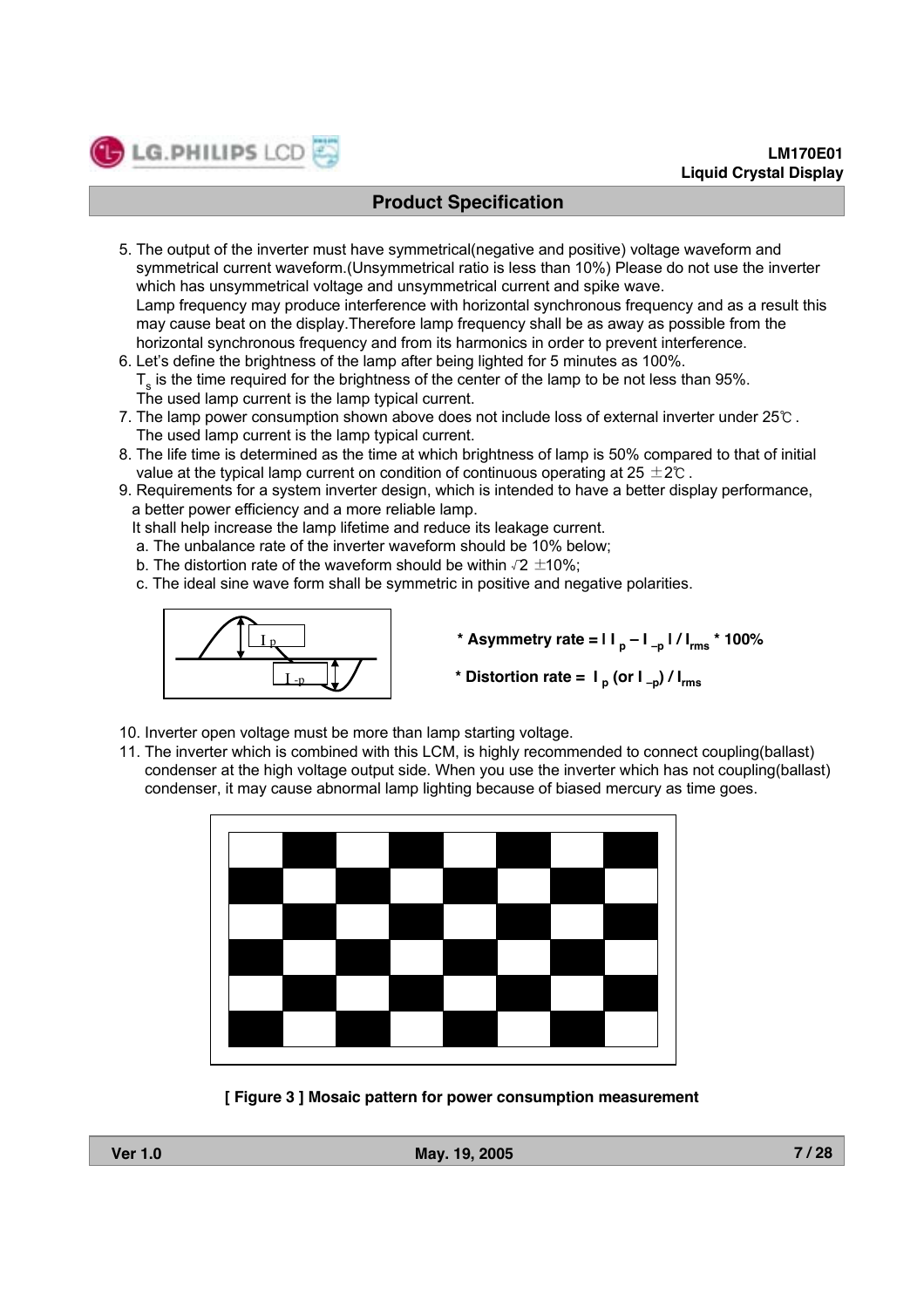# **3-2. Interface Connections**

Interface chip must be used LVDS, part No. SN75LVDS83 (Tx, Texas Instrument) or compatible. This LCD employs a interface connection, a 30 pin connector is used for the module electronics interface. Four 2pin connectors are used for the integral backlight system. The electronics interface connector is a model IS100-L30B-C23 manufactured by UJU or KDF71G-30S-1H manufactured by Hirose or compatible connector. And mating connector is FI-X30H and FI-X30HL or it's compatible manufactured by JAE. The pin configuration for the connector is shown in the table 3 and the signal mapping with LVDS transmitter is shown in the table 4.

| Pin No                  | <b>Symbol</b>      | <b>Description</b>                   |                         |
|-------------------------|--------------------|--------------------------------------|-------------------------|
| 1                       | RxO0-              | LVDS Signal of Odd Channel 0(-)      |                         |
| $\overline{\mathbf{c}}$ | RxO0+              | LVDS Signal of Odd Channel $0(+)$    |                         |
| 3                       | RxO1-              | LVDS Signal of Odd Channel 1(-)      |                         |
| 4                       | <b>RxO1+</b>       | LVDS Signal of Odd Channel 1(+)      |                         |
| $\mathbf 5$             | RxO <sub>2</sub> - | LVDS Signal of Odd Channel 2(-)      |                         |
| 6                       | <b>RxO2+</b>       | LVDS Signal of Odd Channel 2(+)      | <b>First Pixel Data</b> |
| $\overline{7}$          | <b>GND</b>         | Ground                               |                         |
| 8                       | RxOC-              | LVDS Signal of Odd Channel Clock(-)  |                         |
| 9                       | RxOC+              | LVDS Signal of Odd Channel Clock(+)  |                         |
| 10                      | RxO <sub>3</sub> - | LVDS Signal of Odd Channel 3(-)      |                         |
| 11                      | RxO3+              | LVDS Signal of Odd Channel 3(+)      |                         |
| 12                      | RxE0-              | LVDS Signal of Even Channel 0(-)     |                         |
| 13                      | RxE0+              | LVDS Signal of Even Channel $0(+)$   |                         |
| 14                      | <b>GND</b>         | Ground                               |                         |
| 15                      | RxE1-              | LVDS Signal of Even Channel 1(-)     |                         |
| 16                      | RxE1+              | LVDS Signal of Even Channel 1(+)     | Second Pixel Data       |
| 17                      | <b>GND</b>         | Ground                               |                         |
| 18                      | RxE2-              | LVDS Signal of Even Channel 2(-)     |                         |
| 19                      | RxE <sub>2+</sub>  | LVDS Signal of Even Channel 2(+)     |                         |
| 20                      | RxEC-              | LVDS Signal of Even Channel Clock(-) |                         |
| 21                      | RxEC+              | LVDS Signal of Even Channel Clock(+) |                         |
| 22                      | RxE3-              | LVDS Signal of Even Channel 3(-)     |                         |
| 23                      | RxE3+              | LVDS Signal of Even Channel 3(+)     |                         |
| 24                      | <b>GND</b>         | Ground                               |                         |
| 25                      | <b>NC</b>          | No connection                        |                         |
| 26                      | <b>NC</b>          | No connection                        |                         |
| 27                      | <b>NC</b>          | No connection                        |                         |
| 28                      | <b>VCC</b>         | Power supply (5.0V Typ.)             |                         |
| 29                      | <b>VCC</b>         | Power supply (5.0V Typ.)             |                         |
| 30                      | <b>VCC</b>         | Power supply (5.0V Typ.)             |                         |
| <b>Ver 1.0</b>          |                    | May. 19, 2005                        | 8/28                    |

#### **Table 3. Module connector pin configuration**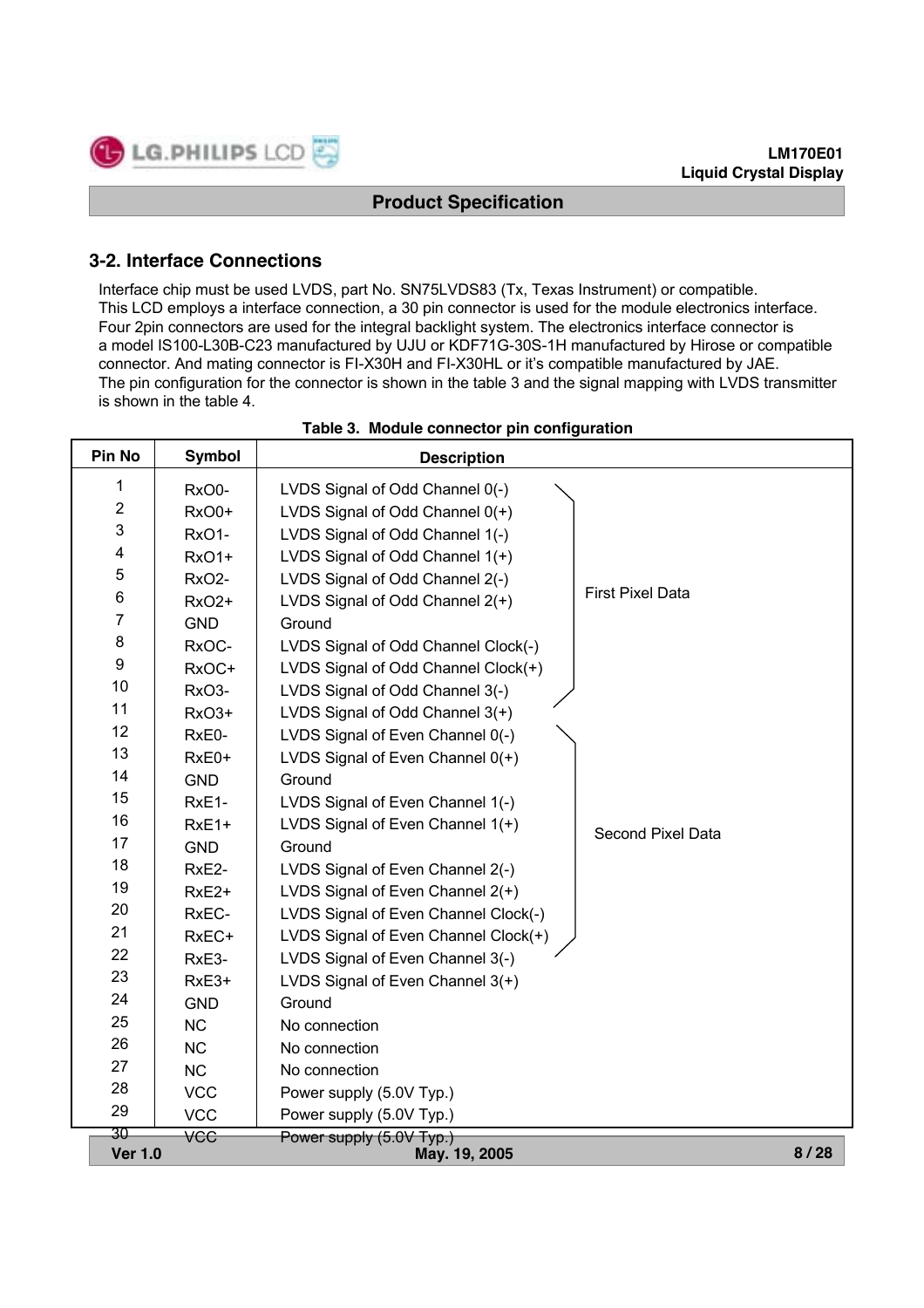



**Rear view of LCM**

#### **[ Figure 4 ] Connector diagram**

- Notes: 1. All GND(ground) pins should be connected together and should also be connected to the LCD's metal frame.
	- 2. All  $V_{CC}$ (power input) pins should be connected together.
	- 3. All NC pins should be separated from other signal or power.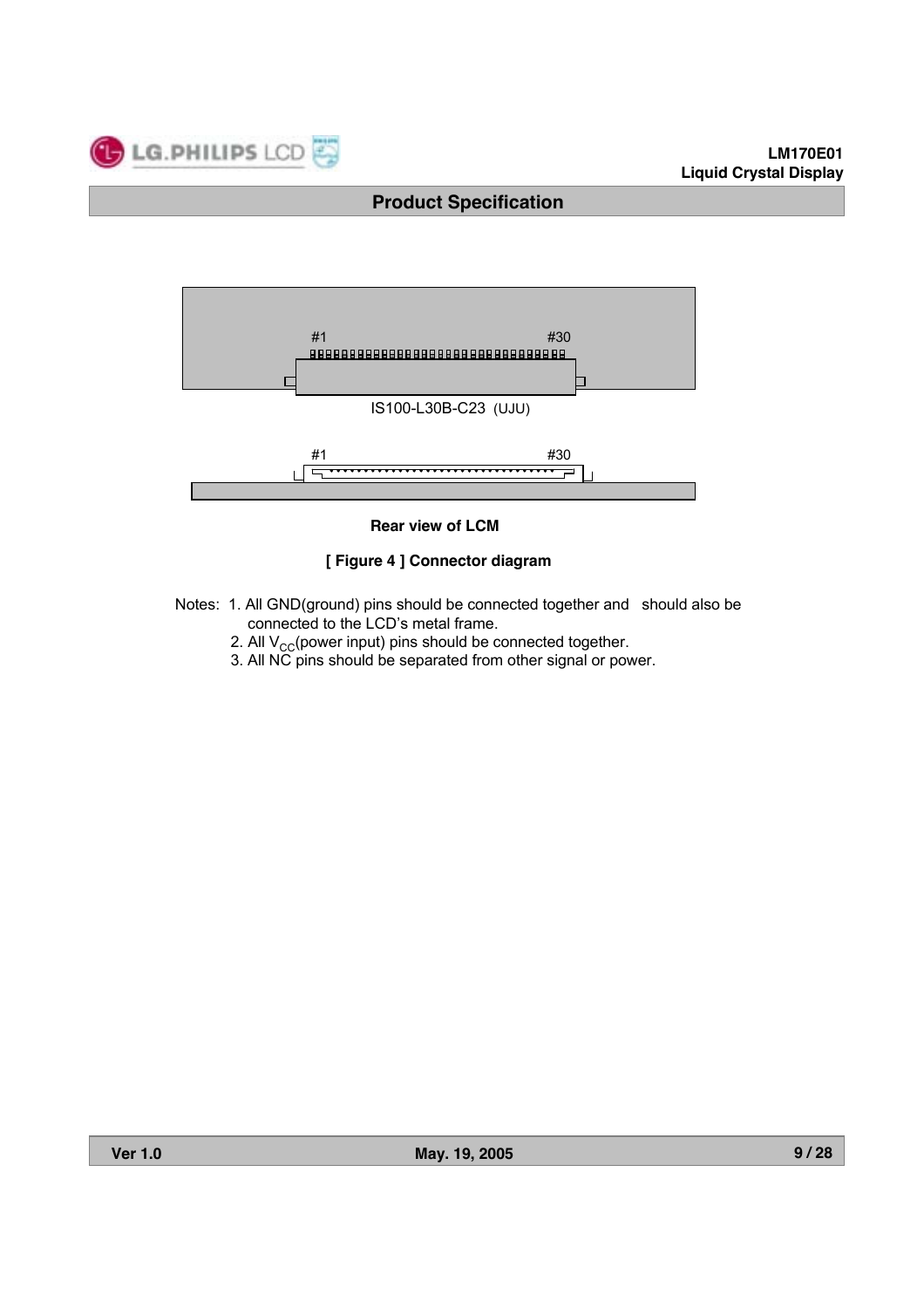LG.PHILIPS LCD

國

#### **Table 4. Required signal assignment for Flat Link (TI:SN75LVDS83) Transmitter**

| Pin            | <b>Pin Name</b> | <b>Require Signal</b>      | Pin | <b>Pin Name</b> | <b>Require Signal</b>                   |
|----------------|-----------------|----------------------------|-----|-----------------|-----------------------------------------|
| $\mathbf{1}$   | <b>VCC</b>      | Power Supply for TTL Input | 29  | <b>GND</b>      | Ground pin for TTL                      |
| $\overline{2}$ | D <sub>5</sub>  | TTL Input(R7)              | 30  | D <sub>26</sub> | TTL Input(DE)                           |
| 3              | D <sub>6</sub>  | TTL Input(R5)              | 31  | <b>TxCLKIN</b>  | TTL Level clock Input                   |
| 4              | D7              | TTL Input(G0)              | 32  | PWR DWN         | Power Down Input                        |
| 5              | <b>GND</b>      | Ground pin for TTL         | 33  | PLL GND         | Ground pin for PLL                      |
| 6              | D <sub>8</sub>  | TTL Input(G1)              | 34  | PLL VCC         | Power Supply for PLL                    |
| $\overline{7}$ | D <sub>9</sub>  | TTL Input(G2)              | 35  | PLL GND         | Ground pin for PLL                      |
| 8              | D <sub>10</sub> | TTL Input(G6)              | 36  | LVDS GND        | Ground pin for LVDS                     |
| 9              | <b>VCC</b>      | Power Supply for TTL Input | 37  | TxOUT3+         | Positive LVDS differential data output3 |
| 10             | D <sub>11</sub> | TTL Input(G7)              | 38  | TxOUT3-         | Negative LVDS differential data output3 |
| 11             | D12             | TTL Input(G3)              | 39  | TxCLKOUT+       | Positive LVDS differential clock output |
| 12             | D <sub>13</sub> | TTL Input(G4)              | 40  | TxCLKOUT-       | Negative LVDS differential clock output |
| 13             | <b>GND</b>      | Ground pin for TTL         | 41  | TxOUT2+         | Positive LVDS differential data output2 |
| 14             | D <sub>14</sub> | TTL Input(G5)              | 42  | TxOUT2-         | Negative LVDS differential data output2 |
| 15             | D <sub>15</sub> | TTL Input(B0)              | 43  | LVDS GND        | Ground pin for LVDS                     |
| 16             | D16             | TTL Input(B6)              | 44  | LVDS VCC        | Power Supply for LVDS                   |
| 17             | <b>VCC</b>      | Power Supply for TTL Input | 45  | TxOUT1+         | Positive LVDS differential data output1 |
| 18             | D <sub>17</sub> | TTL Input(B7)              | 46  | TxOUT1-         | Negative LVDS differential data output1 |
| 19             | D18             | TTL Input(B1)              | 47  | TxOUT0+         | Positive LVDS differential data output0 |
| 20             | D <sub>19</sub> | TTL Input(B2)              | 48  | TxOUT0-         | Negative LVDS differential data output0 |
| 21             | <b>GND</b>      | Ground pin for TTL Input   | 49  | LVDS GND        | Ground pin for TTL                      |
| 22             | D <sub>20</sub> | TTL Input(B3)              | 50  | D <sub>27</sub> | TTL Input(R6)                           |
| 23             | D <sub>21</sub> | TTL Input(B4)              | 51  | D <sub>0</sub>  | TTL Input(R0)                           |
| 24             | D <sub>22</sub> | TTL Input(B5)              | 52  | D <sub>1</sub>  | TTL Input(R1)                           |
| 25             | D <sub>23</sub> | TTL Input(RSVD)            | 53  | <b>GND</b>      | Ground pin for TTL                      |
| 26             | <b>VCC</b>      | Power Supply for TTL Input | 54  | D <sub>2</sub>  | TTL Input(R2)                           |
| 27             | D <sub>24</sub> | TTL Input(HSYNC)           | 55  | D <sub>3</sub>  | TTL Input(R3)                           |
| 28             | D <sub>25</sub> | TTL Input(VSYNC)           | 56  | D <sub>4</sub>  | TTL Input(R4)                           |

Notes : 1. Refer to LVDS Transmitter Data Sheet for detail descriptions.

2. 7 means MSB and 0 means LSB at R,G,B pixel data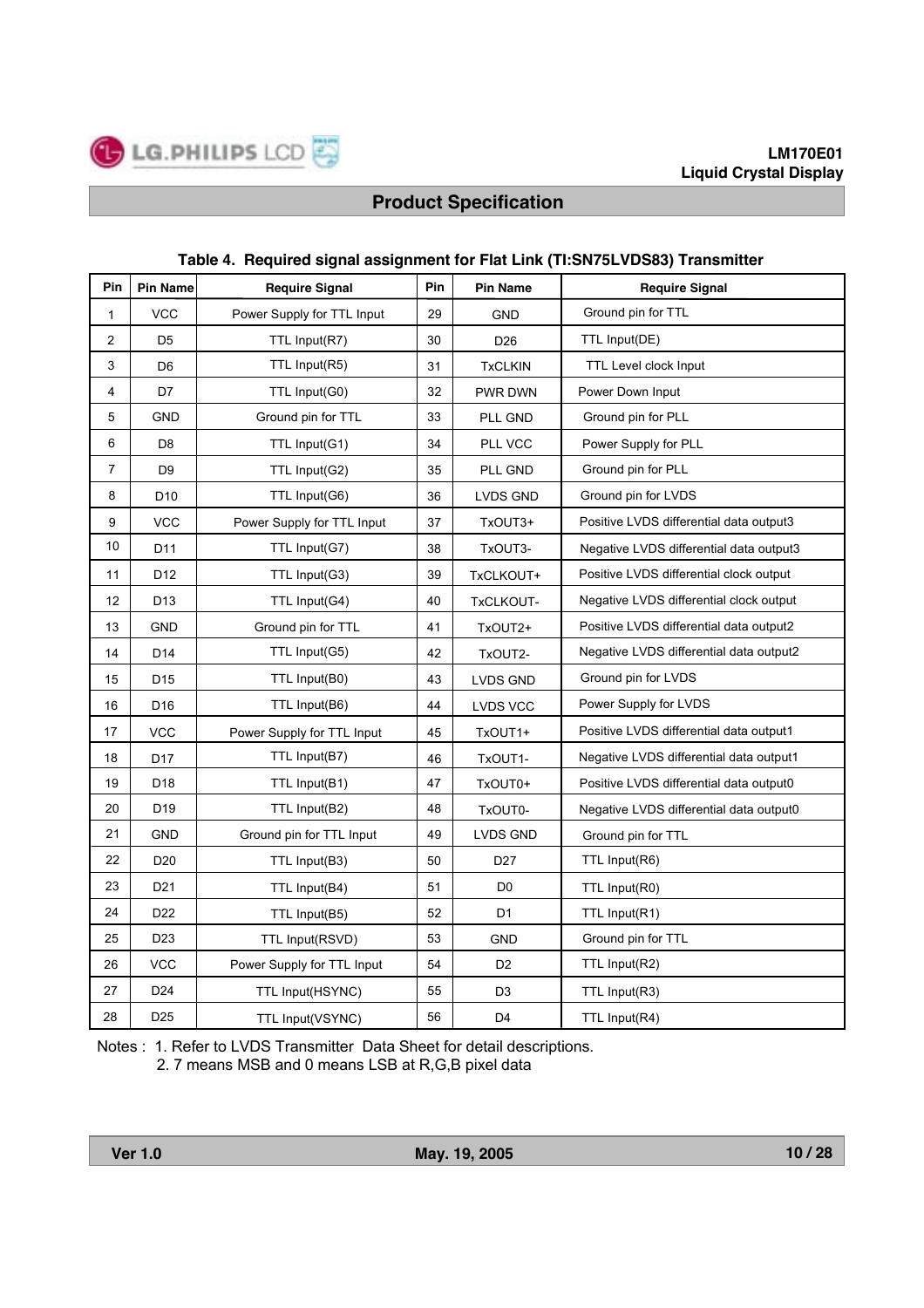The backlight interface connector is a model BHSR-02VS-1(JST). The mating connector part number is SM02B-BHSS-1 or equivalent. The pin configuration for the connector is shown in the table 5.

|  |  |  |  |  | Table 5. Backlight connector pin configuration |  |
|--|--|--|--|--|------------------------------------------------|--|
|--|--|--|--|--|------------------------------------------------|--|

| Pin | Symbol | <b>Description</b>    | <b>Notes</b> |
|-----|--------|-----------------------|--------------|
|     | HV     | High Voltage for lamp |              |
|     | ⊥V     | Low Voltage for lamp  |              |

Notes : 1. The high voltage side terminal is colored white or pink. The low voltage side terminal is white or Blue. 2. The backlight ground should be common with LCD metal frame.



**[ Figure 5 ] Backlight connector view**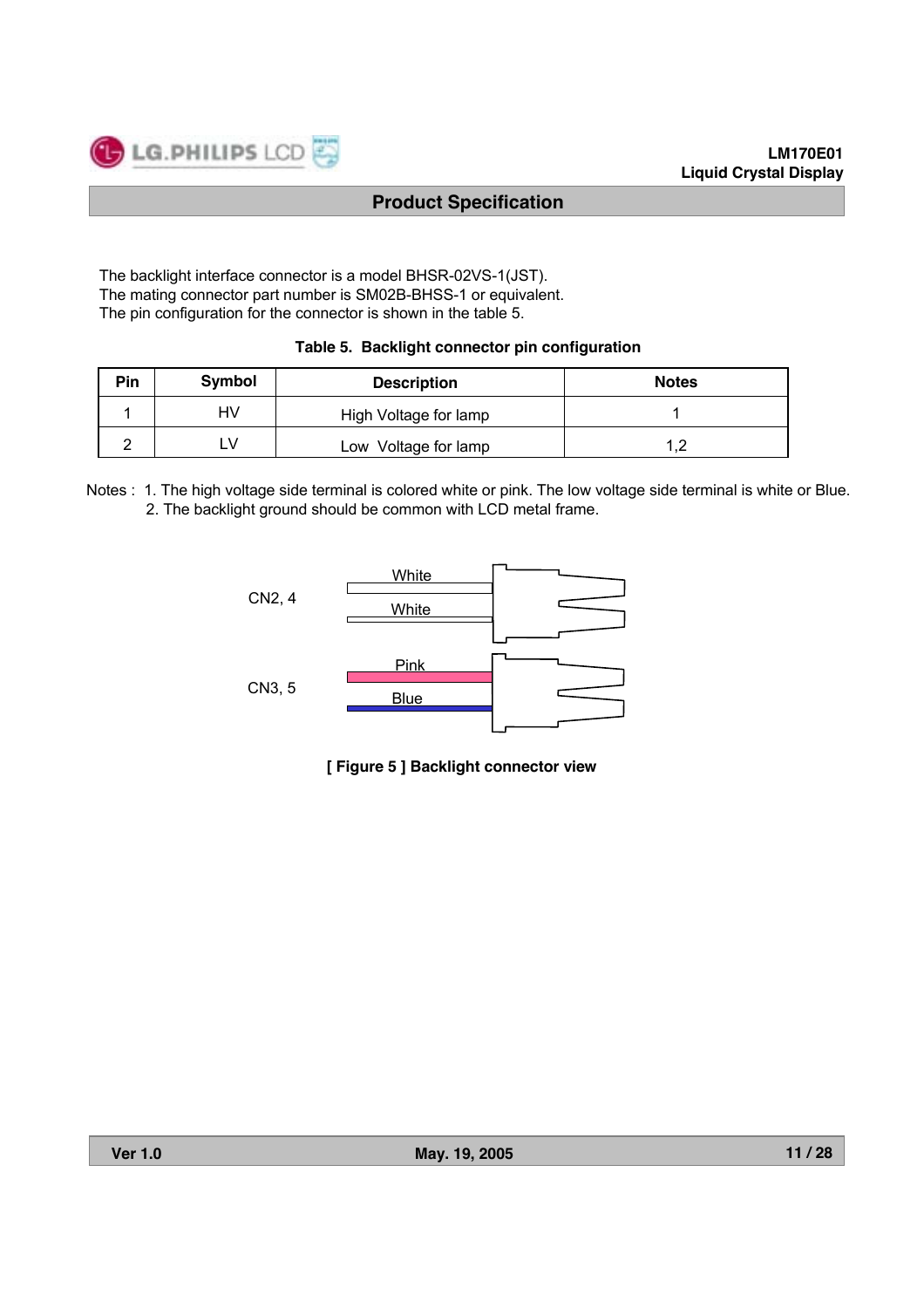# **3-3. Signal Timing Specifications**

This is the signal timing required at the input of the LVDS Transmitter. All of the interface signal timing should be satisfied with the following specifications for it's proper operation.

|             | <b>Parameter</b>             | Symbol                                          | Min.                    | Typ.                         | Max.                     | Unit       | <b>Notes</b>      |  |
|-------------|------------------------------|-------------------------------------------------|-------------------------|------------------------------|--------------------------|------------|-------------------|--|
| <b>Dclk</b> | Period                       | $t_{CLK}$                                       | 14.71                   | 18.52                        | 22.22                    | ns         |                   |  |
|             | Frequency                    | $f_{CLK}$                                       | 45                      | 54                           | 68                       | <b>MHz</b> |                   |  |
| Hsync       | Period                       | $t_{HP}$                                        | 672                     | 844                          | 1022                     |            | Horizontal period |  |
|             | Width                        | $t_{WH}$                                        | $\bf 8$                 | 56                           |                          | $t_{CLK}$  | should be even    |  |
|             | Period                       | $t_{VP}$                                        | 1032                    | 1066                         | 1536                     | $t_{HP}$   |                   |  |
| Vsync       | Width                        | $t_{\text{VV}}$                                 | $\overline{2}$          | 3                            | 24                       |            |                   |  |
|             | Frequency                    | $f_V$                                           | 50                      | 60                           | 76                       | Hz         |                   |  |
|             | <b>Horizontal Valid</b>      | $t_{HV}$                                        | 640                     | 640                          | 640                      |            |                   |  |
|             | <b>Horizontal Back Porch</b> | $\mathfrak{t}_{\mathsf{H}\mathsf{B}\mathsf{P}}$ | 16                      | 124                          | $\blacksquare$           | $t_{CLK}$  |                   |  |
|             | Horizontal Front Porch       | $t_{\scriptscriptstyle \sf HFP}$                | $\bf 8$                 | 24                           | $\overline{\phantom{a}}$ |            |                   |  |
|             |                              | $\overline{a}$                                  | $\blacksquare$          |                              | $\blacksquare$           |            |                   |  |
| DE          | <b>Vertical Valid</b>        | $t_{VV}$                                        | 1024                    | 1024                         | 1024                     |            |                   |  |
| (Data       | <b>Vertical Back Porch</b>   | $\mathfrak{t}_{\mathsf{VBP}}$                   | 5                       | 38                           | 124                      | $t_{HP}$   |                   |  |
| Enable)     | <b>Vertical Front Porch</b>  | $t_{\rm VFP}$                                   | $\mathbf{1}$            | $\mathbf{1}$                 |                          |            |                   |  |
|             |                              | $\blacksquare$                                  | $\blacksquare$          | $\blacksquare$               | $\blacksquare$           |            |                   |  |
|             | DE setup time                | $t_{SI}$                                        | $\overline{\mathbf{4}}$ | $\blacksquare$               | $\blacksquare$           | ns         | For Dclk          |  |
|             | DE hold time                 | $t_{HI}$                                        | $\overline{\mathbf{4}}$ | $\qquad \qquad \blacksquare$ | $\overline{\phantom{a}}$ |            |                   |  |
| Data        | Data setup time              | $t_{SD}$                                        | $\overline{\mathbf{4}}$ | $\overline{\phantom{0}}$     | $\blacksquare$           |            |                   |  |
|             | Data hold time               | $t_{HD}$                                        | $\overline{\mathbf{4}}$ | $\qquad \qquad \blacksquare$ | $\overline{\phantom{a}}$ | ns         | For Dclk          |  |

#### **Table 6. Timing table**

Notes : 1. DE Only mode operation

2.  $t_{HFP}$  +  $t_{WH}$  +  $t_{HBP}$  < (1/2)  $t_{HV}$ 

3.  $t_{VFP}$  +  $t_{WV}$  +  $t_{VBP}$  <  $t_{H,max}/t_{V,min}$ 

4. tHFP, tWH and tHBP should be any times of a character number (8).

5. No variation of the total number of Hsync and DE in a frame is required for normal operation.

6. No variation of the total number of clock in a Hsync period for  $t_{VBP}$  is required for normal operation.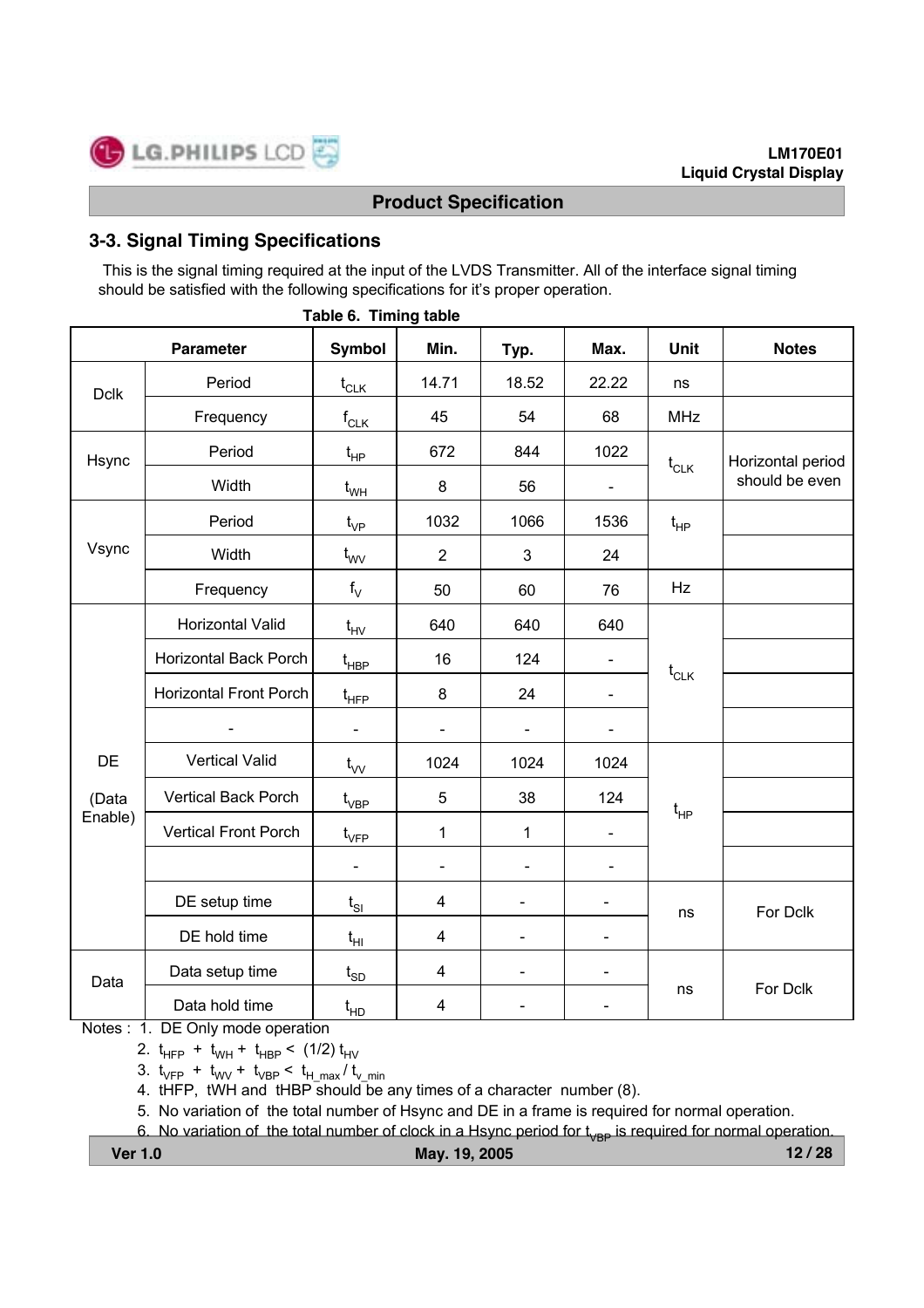

# **3-4. Signal Timing Waveforms**



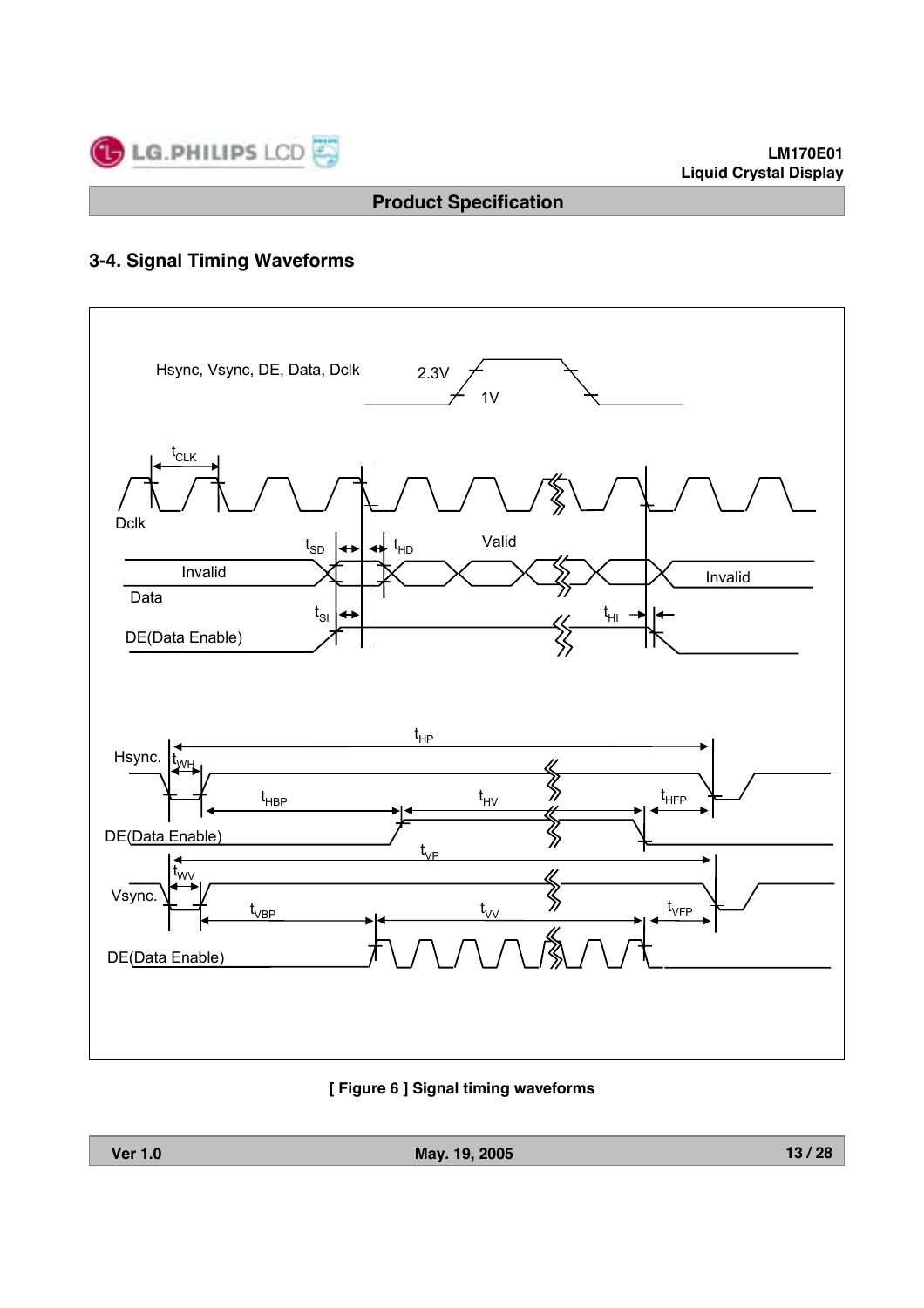# **3-5. Color Input Data Reference**

The brightness of each primary color(red,green and blue) is based on the 8-bit gray scale data input for the color ; the higher the binary input, the brighter the color. The table below provides a reference for color versus data input.

|                 |                                                                                                      |                                                |                                       |                                                                  |                                                                     |                                                        |                                                               |                                                |                                              |                                                                         |                                                             | Input color data                                               |                                       |                                                        |                                                        |                                                          |                                                      |                                                |                                                                                                |                                                                    |                                      |                                                                            |                                         |                                                                            |                                                                                                             |
|-----------------|------------------------------------------------------------------------------------------------------|------------------------------------------------|---------------------------------------|------------------------------------------------------------------|---------------------------------------------------------------------|--------------------------------------------------------|---------------------------------------------------------------|------------------------------------------------|----------------------------------------------|-------------------------------------------------------------------------|-------------------------------------------------------------|----------------------------------------------------------------|---------------------------------------|--------------------------------------------------------|--------------------------------------------------------|----------------------------------------------------------|------------------------------------------------------|------------------------------------------------|------------------------------------------------------------------------------------------------|--------------------------------------------------------------------|--------------------------------------|----------------------------------------------------------------------------|-----------------------------------------|----------------------------------------------------------------------------|-------------------------------------------------------------------------------------------------------------|
|                 | Color                                                                                                | <b>MSB</b>                                     |                                       |                                                                  |                                                                     | Red                                                    |                                                               |                                                | <b>LSB</b>                                   |                                                                         | <b>MSB</b>                                                  |                                                                |                                       | Green                                                  |                                                        |                                                          | <b>LSB</b>                                           | <b>MSB</b>                                     |                                                                                                |                                                                    |                                      |                                                                            | <b>Blue</b>                             |                                                                            | <b>LSB</b>                                                                                                  |
|                 |                                                                                                      | R7                                             | R <sub>6</sub>                        | R <sub>5</sub>                                                   | R <sub>4</sub>                                                      | R <sub>3</sub>                                         | R <sub>2</sub>                                                | R1                                             | R <sub>0</sub>                               | G7                                                                      | G <sub>6</sub>                                              | G5                                                             | G <sub>4</sub>                        | G <sub>3</sub>                                         | G2                                                     | G <sub>1</sub> G <sub>0</sub>                            |                                                      | <b>B7</b>                                      | B <sub>6</sub>                                                                                 | B5                                                                 | B <sub>4</sub>                       | B <sub>3</sub>                                                             | <b>B2</b>                               | <b>B1</b>                                                                  | B <sub>0</sub>                                                                                              |
| Basic<br>colors | <b>Black</b><br>Red(255)<br>Green(255)<br><b>Blue(255)</b><br>Cyan<br>Magenta<br>Yellow<br>White     | $\mathbf 0$<br>1<br>0<br>0<br>0<br>1<br>1<br>1 | 0<br>1<br>0<br>0<br>0<br>1<br>1<br>1  | $\mathbf 0$<br>1<br>0<br>0<br>0<br>1<br>1<br>1                   | 0<br>1<br>$\mathbf 0$<br>0<br>0<br>1<br>1<br>1                      | 0<br>1<br>0<br>0<br>0<br>1<br>1<br>1                   | 0<br>1<br>$\mathbf 0$<br>$\mathbf 0$<br>0<br>1<br>1<br>1      | 0<br>1<br>0<br>0<br>0<br>1<br>1<br>1           | 0<br>1<br>0<br>0<br>0<br>1<br>1<br>1         | 0<br>$\mathbf 0$<br>1<br>0<br>1<br>0<br>1<br>1                          | 0<br>0<br>1<br>0<br>1<br>0<br>1<br>1                        | 0<br>0<br>1<br>0<br>1<br>0<br>1<br>1                           | 0<br>0<br>1<br>0<br>1<br>0<br>1<br>1  | 0<br>0<br>1<br>0<br>1<br>0<br>1<br>1                   | 0<br>0<br>1<br>0<br>1<br>0<br>1<br>1                   | $\mathbf 0$<br>$\mathbf 0$<br>1<br>0<br>1<br>0<br>1<br>1 | 0<br>0<br>1<br>0<br>1<br>0<br>1<br>1                 | $\mathbf 0$<br>0<br>0<br>1<br>1<br>1<br>0<br>1 | 0<br>0<br>0<br>1<br>1<br>1<br>0<br>1                                                           | 0<br>0<br>0<br>1<br>1<br>1<br>0<br>1                               | 0<br>0<br>0<br>1<br>1<br>1<br>0<br>1 | 0<br>0<br>0<br>1<br>1<br>1<br>0<br>1                                       | 0<br>0<br>0<br>1<br>1<br>1<br>0<br>1    | $\mathbf 0$<br>$\mathbf 0$<br>$\mathbf 0$<br>1<br>1<br>1<br>0<br>1         | $\pmb{0}$<br>$\pmb{0}$<br>$\pmb{0}$<br>1<br>1<br>1<br>$\mathbf 0$<br>1                                      |
| Red             | Red(000) dark<br>Red(001)<br>Red(002)<br>Red(253)<br>Red(254)<br>Red(255) bright                     | 0<br>0<br>0<br>1<br>1<br>1                     | 0<br>0<br>0<br>1<br>1<br>1            | 0<br>0<br>0<br>$\ddot{\cdot}$<br>1<br>1<br>1                     | 0<br>0<br>0<br>1<br>1<br>1                                          | 0<br>0<br>0<br>$\ddot{\cdot}$<br>1<br>1<br>1           | 0<br>0<br>0<br>$\cdot$<br>$\ddot{\phantom{0}}$<br>1<br>1<br>1 | 0<br>0<br>1<br>0<br>1<br>1                     | 0<br>1<br>0<br>Ì<br>1<br>0<br>1              | 0<br>$\mathbf 0$<br>0<br>0<br>0<br>$\mathbf 0$                          | 0<br>0<br>0<br>$\cdot$<br>0<br>0<br>0                       | 0<br>0<br>0<br>$\mathbf 0$<br>0<br>$\mathbf 0$                 | 0<br>0<br>0<br>0<br>0<br>0            | 0<br>0<br>0<br>$\ddot{\cdot}$<br>0<br>0<br>0           | 0<br>0<br>0<br>ł.<br>0<br>0<br>0                       | 0<br>0<br>0<br>$\ddot{\cdot}$<br>0<br>0<br>0             | 0<br>0<br>0<br>0<br>0<br>0                           | 0<br>0<br>0<br>0<br>0<br>0                     | 0<br>$\mathbf 0$<br>$\mathbf 0$<br>$\mathbf 0$<br>$\mathbf 0$<br>$\mathbf 0$                   | 0<br>0<br>0<br>$\mathbf 0$<br>$\mathbf 0$<br>0                     | 0<br>0<br>0<br>0<br>0<br>$\mathbf 0$ | 0<br>0<br>0<br>$\ddot{\cdot}$<br>$\mathbf 0$<br>$\mathbf 0$<br>$\mathbf 0$ | 0<br>0<br>0<br>$\mathbf 0$<br>0<br>0    | 0<br>0<br>0<br>$\ddot{\cdot}$<br>0<br>0<br>0                               | $\mathbf 0$<br>$\pmb{0}$<br>$\mathbf 0$<br>$\ddot{\cdot}$<br>$\mathbf 0$<br>$\pmb{0}$<br>$\mathbf 0$        |
| Green           | Green(000)dark<br>Green(001)<br>Green(002)<br>Green(253)<br>Green(254)<br>Green(255)bright           | 0<br>0<br>0<br>0<br>0<br>0                     | 0<br>0<br>0<br>$\mathbf 0$<br>0<br>0  | $\mathbf 0$<br>$\mathbf 0$<br>0<br>$\ddot{\cdot}$<br>0<br>0<br>0 | 0<br>0<br>$\mathbf 0$<br>$\mathbf 0$<br>$\mathbf 0$<br>$\mathbf 0$  | 0<br>0<br>0<br>$\ddot{\cdot}$<br>$\mathbf 0$<br>0<br>0 | 0<br>$\mathbf 0$<br>$\mathbf 0$<br>$\mathbf 0$<br>0<br>0      | 0<br>0<br>0<br>$\mathbf 0$<br>$\mathbf 0$<br>0 | 0<br>0<br>0<br>$\ddot{\cdot}$<br>0<br>0<br>0 | 0<br>0<br>0<br>1<br>1<br>1                                              | 0<br>0<br>0<br>$\ddot{\cdot}$<br>1<br>1<br>1                | 0<br>0<br>$\mathbf 0$<br>1<br>1<br>1                           | 0<br>0<br>0<br>1<br>1<br>1            | $\mathbf 0$<br>0<br>0<br>$\ddot{\cdot}$<br>1<br>1<br>1 | 0<br>0<br>$\mathbf 0$<br>1<br>1<br>1                   | 0<br>0<br>1<br>0<br>1<br>1                               | 0<br>1<br>0<br>1<br>0<br>1                           | 0<br>0<br>0<br>$\mathsf 0$<br>0<br>0           | 0<br>$\mathbf 0$<br>$\mathbf 0$<br>$\ddot{\cdot}$<br>$\mathbf 0$<br>$\mathbf 0$<br>$\mathbf 0$ | 0<br>0<br>$\mathbf 0$<br>$\mathbf 0$<br>$\mathbf 0$<br>$\mathbf 0$ | 0<br>0<br>0<br>$\mathbf 0$<br>0<br>0 | 0<br>0<br>$\mathbf 0$<br>t<br>$\pmb{0}$<br>0<br>0                          | 0<br>0<br>0<br>$\mathsf 0$<br>0<br>0    | 0<br>0<br>0<br>$\ddot{\cdot}$<br>$\mathbf 0$<br>$\mathbf 0$<br>$\mathbf 0$ | $\pmb{0}$<br>$\boldsymbol{0}$<br>$\mathbf 0$<br>$\ddot{\cdot}$<br>$\mathbf 0$<br>$\mathbf 0$<br>$\mathbf 0$ |
| <b>Blue</b>     | Blue(000) dark<br>Blue(001)<br><b>Blue(002)</b><br>Blue(253)<br><b>Blue(254)</b><br>Blue(255) bright | 0<br>0<br>0<br>0<br>0<br>0                     | 0<br>0<br>0<br>$\cdot$<br>0<br>0<br>0 | $\mathbf 0$<br>$\mathbf 0$<br>0<br>$\ddot{\cdot}$<br>0<br>0<br>0 | 0<br>$\mathbf 0$<br>$\mathbf 0$<br>$\cdot$<br>$\mathbf 0$<br>0<br>0 | 0<br>0<br>0<br>$\mathbf 0$<br>0<br>0                   | 0<br>0<br>0<br>$\cdot$<br>$\mathbf 0$<br>$\mathbf 0$<br>0     | 0<br>0<br>0<br>$\blacksquare$<br>0<br>0<br>0   | 0<br>0<br>0<br>$\ddot{\cdot}$<br>0<br>0<br>0 | $\mathbf 0$<br>$\mathbf 0$<br>$\mathbf 0$<br>t<br>$\mathbf 0$<br>0<br>0 | $\mathbf 0$<br>$\mathbf 0$<br>0<br>t,<br>0<br>0<br>$\Omega$ | $\mathbf 0$<br>$\pmb{0}$<br>$\mathbf 0$<br>$\pmb{0}$<br>0<br>0 | 0<br>0<br>0<br>$\cdot$<br>0<br>0<br>0 | $\mathbf 0$<br>0<br>0<br>$\ddot{\cdot}$<br>0<br>0<br>0 | 0<br>$\pmb{0}$<br>$\mathbf 0$<br>0<br>$\mathbf 0$<br>0 | $\mathbf 0$<br>0<br>0<br>ä,<br>0<br>0<br>0               | 0<br>$\pmb{0}$<br>$\mathbf 0$<br>$\pmb{0}$<br>0<br>0 | 0<br>0<br>0<br>1<br>1<br>1                     | $\mathbf 0$<br>$\mathbf 0$<br>$\mathbf 0$<br>1<br>1<br>1                                       | 0<br>$\pmb{0}$<br>$\mathbf 0$<br>1<br>1<br>1                       | 0<br>0<br>0<br>l,<br>1<br>1          | $\mathbf 0$<br>$\mathbf 0$<br>$\mathbf 0$<br>$\ddot{\cdot}$<br>1<br>1      | 0<br>0<br>0<br>$\ddot{\cdot}$<br>1<br>1 | 0<br>0<br>1<br>$\ddot{\cdot}$<br>$\mathbf 0$<br>1<br>1                     | $\mathbf 0$<br>$\mathbf 1$<br>$\mathbf 0$<br>$\vdots$<br>$\mathbf{1}$<br>$\mathbf 0$<br>1                   |

| Table 7. Color data reference |  |
|-------------------------------|--|
|-------------------------------|--|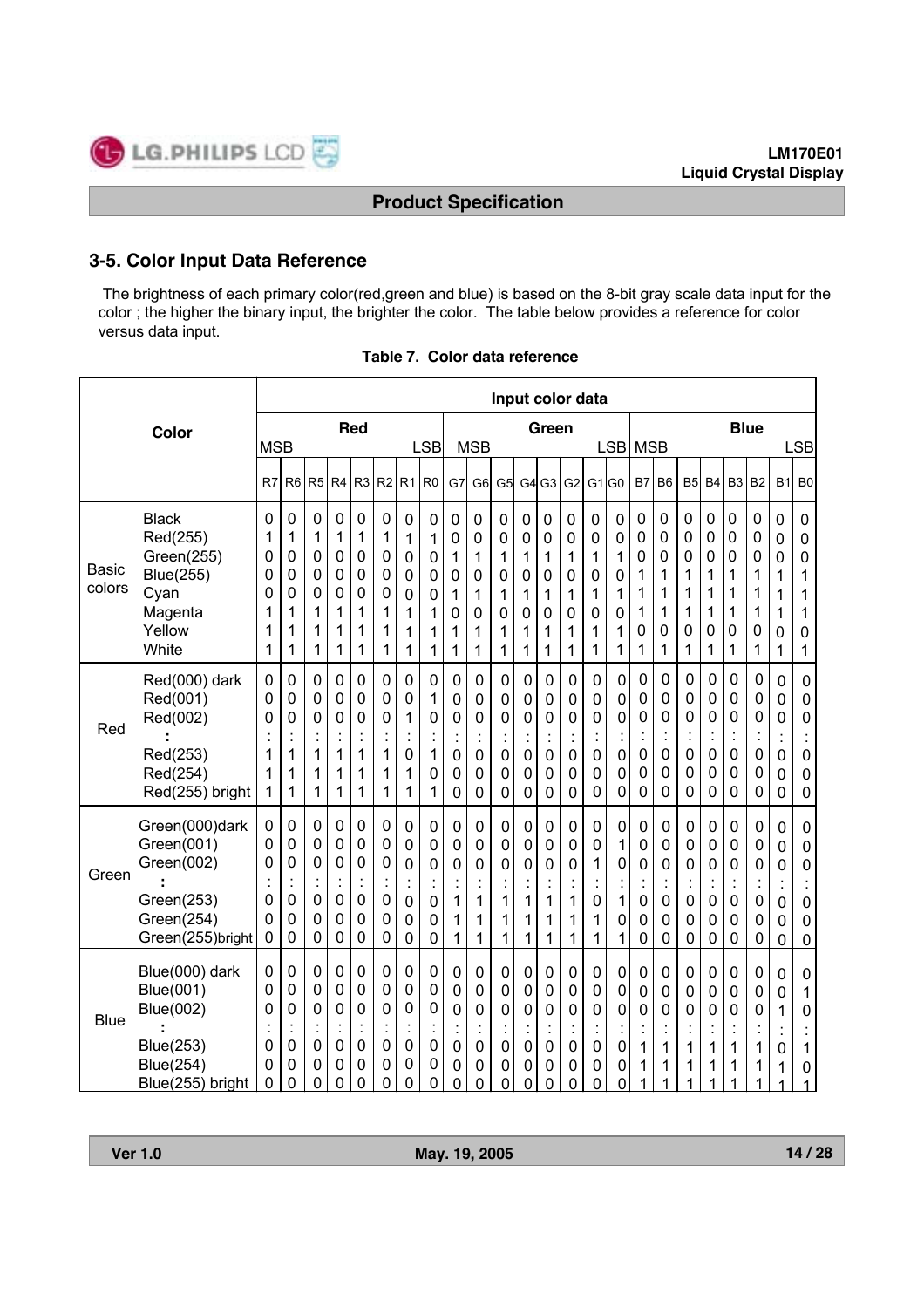

# **3-6. Power Sequence**



**[ Figure 7 ] Power sequence**

| <b>Parameter</b> |      | <b>Values</b> |      |              |  |  |  |  |  |
|------------------|------|---------------|------|--------------|--|--|--|--|--|
|                  | Min. | Typ.          | Max. | <b>Units</b> |  |  |  |  |  |
|                  |      |               | 10   | ms           |  |  |  |  |  |
| $T_{2}$          | 0.01 |               | 50   | ms           |  |  |  |  |  |
| $\mathsf{T}_3$   | 200  |               |      | ms           |  |  |  |  |  |
| $\mathsf{I}_4$   | 200  |               |      | ms           |  |  |  |  |  |
| $\mathsf{T}_5$   | 0.01 |               | 50   | ms           |  |  |  |  |  |
| 6 '              | 0.01 |               | 10   | ms           |  |  |  |  |  |
|                  |      |               |      | s            |  |  |  |  |  |

#### **Table 8. Power sequence time delay**

- Notes : 1. Please avoid floating state of interface signal at invalid period.
	- 2. When the interface signal is invalid, be sure to pull down the power supply for LCD  $V_{CC}$  to 0V.
	- 3. Lamp power must be turn on after power supply for LCD and interface signals are valid.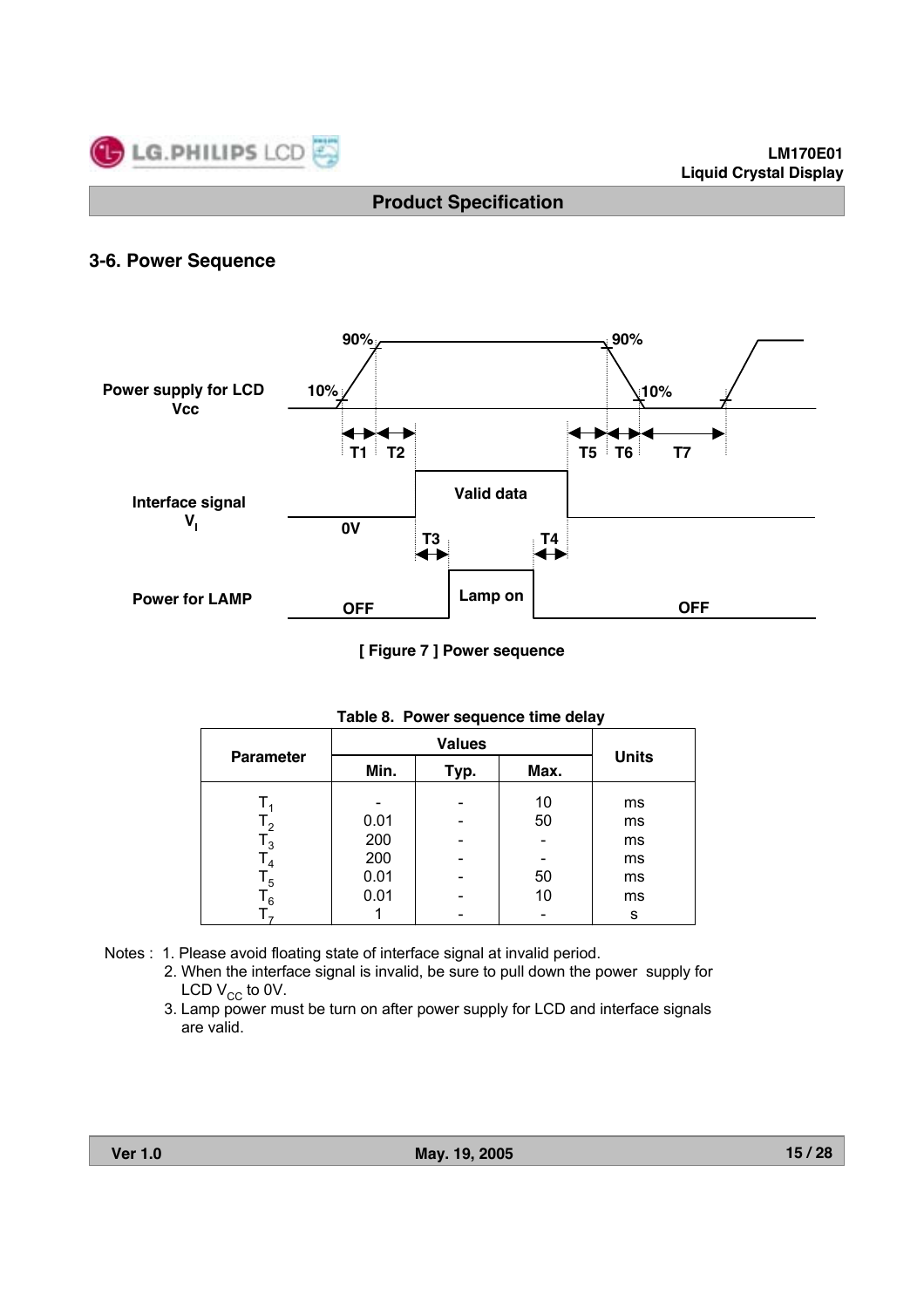

# **3-7. V<sub>cc</sub> Power Dip Condition**



**[ Figure 8 ] Power dip condition**

1) Dip condition

$$
3.5 \text{V}\leq \text{V}_{\text{CC}} \leftarrow 4.5 \text{V} \ , \ t_d {\leq} 20 \text{ms}
$$

2)  $V_{CC}$   $\langle$  3.5V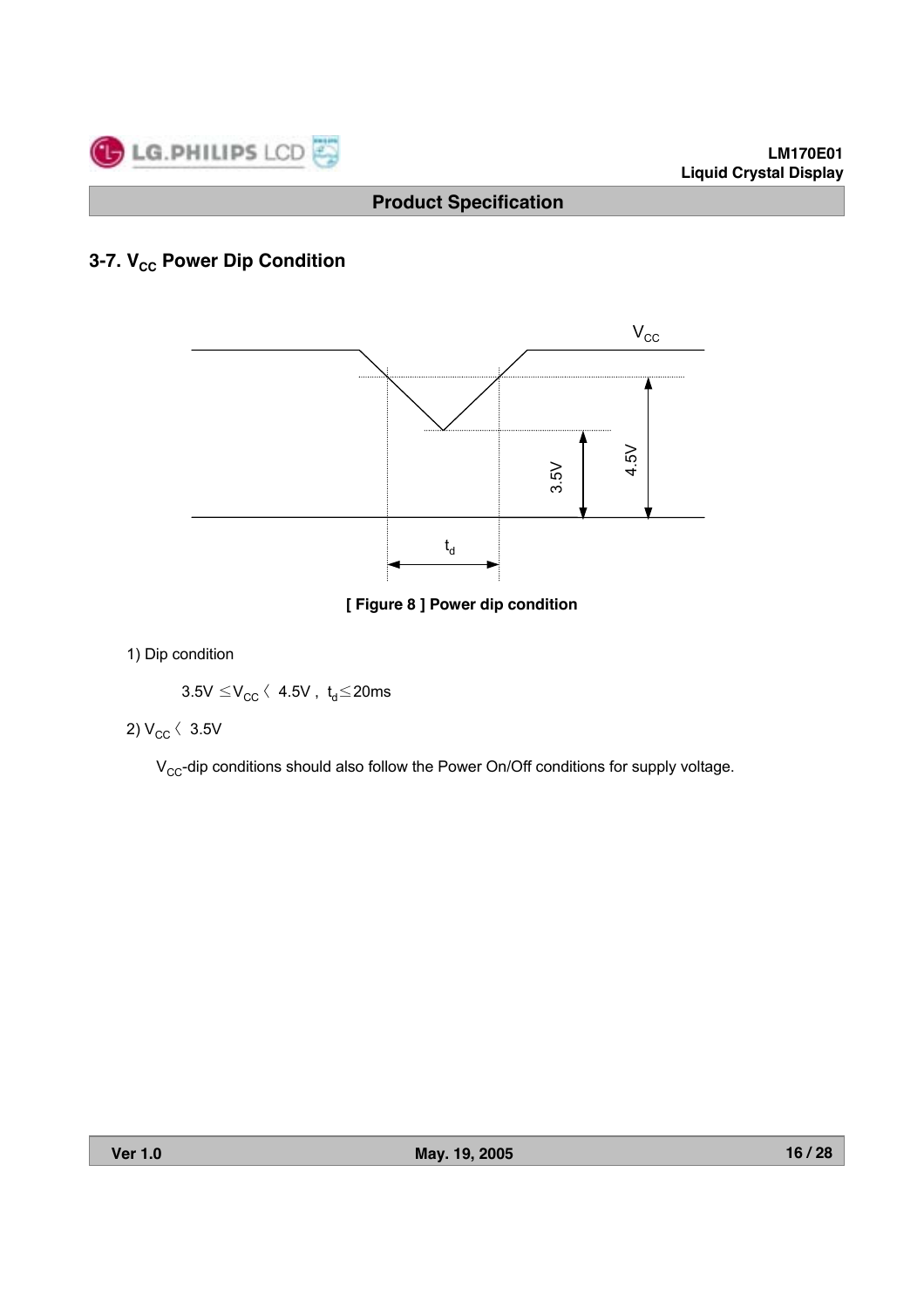# **4. Optical Specifications**

Optical characteristics are determined after the unit has been 'ON' and stable for approximately 30 minutes in a dark environment at 25 °C. The values specified are measured at an approximate distance 50cm from the LCD surface at a viewing angle of  $\Phi$  and  $\theta$  equal to 0 °.

Figure. 9 presents additional information concerning the measurement equipment and method.



**[Figure 9] Optical characteristic measurement equipment and method**

| <b>Table 9. Optical characteristics</b> | (Ta=25 °C, V <sub>CC</sub> =5.0V, f <sub>V</sub> =60Hz Dclk=54MHz, I <sub>BL</sub> =6.5mArms) |
|-----------------------------------------|-----------------------------------------------------------------------------------------------|
|-----------------------------------------|-----------------------------------------------------------------------------------------------|

| <b>Parameter</b>                                                                                                                                                              | <b>Symbol</b>                                                            |                                                                      | <b>Values</b>                                                        |                                                                      | <b>Units</b>      | <b>Notes</b>   |
|-------------------------------------------------------------------------------------------------------------------------------------------------------------------------------|--------------------------------------------------------------------------|----------------------------------------------------------------------|----------------------------------------------------------------------|----------------------------------------------------------------------|-------------------|----------------|
|                                                                                                                                                                               |                                                                          | Min.                                                                 | Typ.                                                                 | Max.                                                                 |                   |                |
| Contrast ratio                                                                                                                                                                | <b>CR</b>                                                                | 350                                                                  | 600                                                                  |                                                                      |                   | 1              |
| Surface luminance, white                                                                                                                                                      | $L_{WH}$                                                                 | 200                                                                  | 250                                                                  |                                                                      | cd/m <sup>2</sup> | $\overline{2}$ |
| Luminance uniformity                                                                                                                                                          | $\triangle$                                                              | 75                                                                   |                                                                      |                                                                      | $\%$              | 3              |
| Response time<br>Rise time<br>Decay time                                                                                                                                      | <b>Tr</b><br>$\frac{\text{Tr}_{\text{R}}}{\text{Tr}_{\text{D}}}$         |                                                                      | $\begin{array}{c}\n8 \\ 2 \\ 6\n\end{array}$                         | 18<br>6<br>12                                                        | ms                | 4              |
| CIE color coordinates<br>Red<br>Green<br><b>Blue</b><br>White                                                                                                                 | XR<br><b>YR</b><br>XG<br>ΥG<br><b>XB</b><br>YB<br><b>XW</b><br><b>YW</b> | 0.605<br>0.312<br>0.262<br>0.581<br>0.117<br>0.040<br>0.283<br>0.299 | 0.635<br>0.342<br>0.292<br>0.611<br>0.147<br>0.070<br>0.313<br>0.329 | 0.665<br>0.372<br>0.322<br>0.641<br>0.177<br>0.100<br>0.343<br>0.359 |                   | 7              |
| Viewing angle (by $CR \ge 10$ )<br>X axis, right( $\phi = 0^{\circ}$ )<br>X axis, left ( $\phi$ =180°)<br>Y axis, up $(\phi = 90^\circ)$<br>Y axis, down $(\phi = 270^\circ)$ | $\theta$ r<br>$\theta$<br>$\theta$ u<br>$\theta$ d                       | 60<br>60<br>60<br>50                                                 | 70<br>70<br>75<br>65                                                 |                                                                      | degree            | 5              |
| Viewing angle (by $CR \ge 5$ )<br>X axis, right( $\phi = 0$<br>X axis, left $(\phi = 180^\circ)$<br>Y axis, up ( $\phi$ =90°)<br>Y axis, down $(\phi = 270^\circ)$            | $\theta$ r<br>$\theta$<br>$\theta$ u<br>$\theta$ d                       | 70<br>70<br>70<br>60                                                 | 80<br>80<br>85<br>75                                                 |                                                                      | degree            |                |
| Relative brightness<br>Luminance uniformity (TCO'03)                                                                                                                          | 노<br>T <sub>B</sub>                                                      |                                                                      |                                                                      | 1.7<br>$+7$                                                          |                   | 6<br>Figure 10 |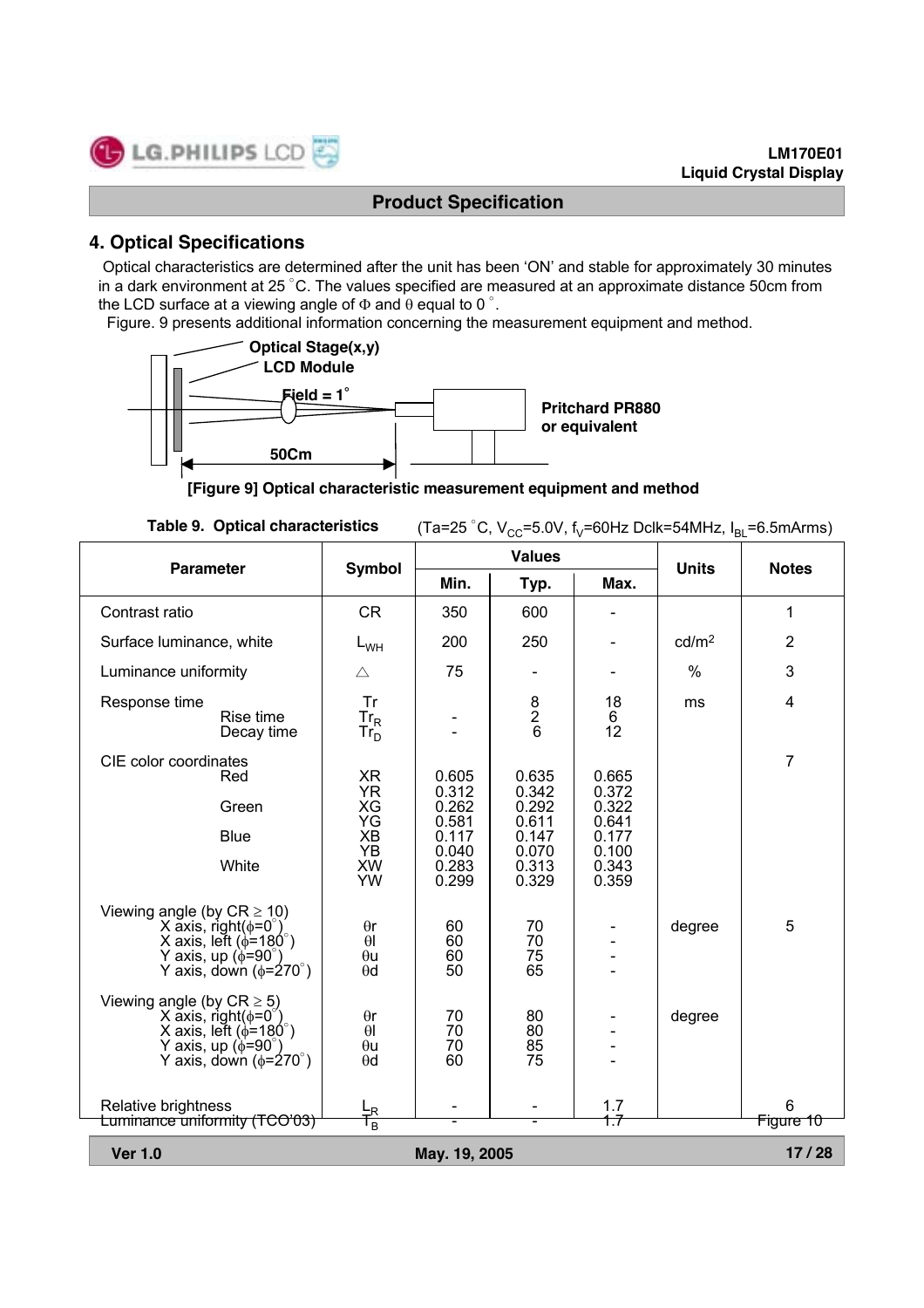

Notes : 1. Contrast ratio(CR) is defined mathematically as :

Surface luminance with all white pixels

Contrast ratio =

Surface luminance with all black pixels

- 2. Surface luminance is the center point across the LCD surface 50cm from the surface with all pixels displaying white. For more information see [ Figure 10 ]. When  $I_{B1}$ =6.5mA, L<sub>WH</sub>=200cd/m<sup>2</sup>(Min.) 250cd/m<sup>2</sup>(Typ.)
- 3. The uniformity in surface luminance,  $\triangle$  is determined by measuring  $L_{ON}$  at any point in test area. But the management of  $\triangle$  is determined by measuring Lon at each test position 1 through 9, and then dividing the maximum  $L_{ON}$  of 9 points luminance by minimum  $L_{ON}$  of 9 points luminance. For more information see [ Figure 10 ].

 $\triangle$  = Minimum (L<sub>ON1</sub>, L<sub>ON2</sub>, ….. L<sub>ON9</sub>) ÷ Maximum (L<sub>ON1</sub>, L<sub>ON2</sub>, ….. L<sub>ON9</sub>) ×100 (%)

- 4. Response time is the time required for the display to transition from white to black(Rise Time,  $Tr_R$ ) and from black to white(Decay Time,  $Tr_D$ ). For additional information see [ Figure 11 ]. The sampling rate is 2,500 sample/sec.
- 5. Viewing angle is the angle at which the contrast ratio is greater than 10. The angles are determined for the horizontal or x axis and the vertical or y axis with respect to the z axis which is normal to the LCD surface. For more information see Figure 12 .

|                   | Table To. Gray scale   |
|-------------------|------------------------|
| <b>Gray level</b> | Luminance(%)<br>(Typ.) |
| L <sub>0</sub>    | 0.16                   |
| L31               | 1.19                   |
| L63               | 5.04                   |
| L95               | 12.1                   |
| L <sub>127</sub>  | 22.5                   |
| L <sub>159</sub>  | 39.3                   |
| L191              | 62.1                   |
| L223              | 86.0                   |
| -255              | 100                    |

**Table 10. Gray scale** 6. Gray scale specification

7. The LM170E01-TLA1 is designed to meet TCO'03 RGB settings standard.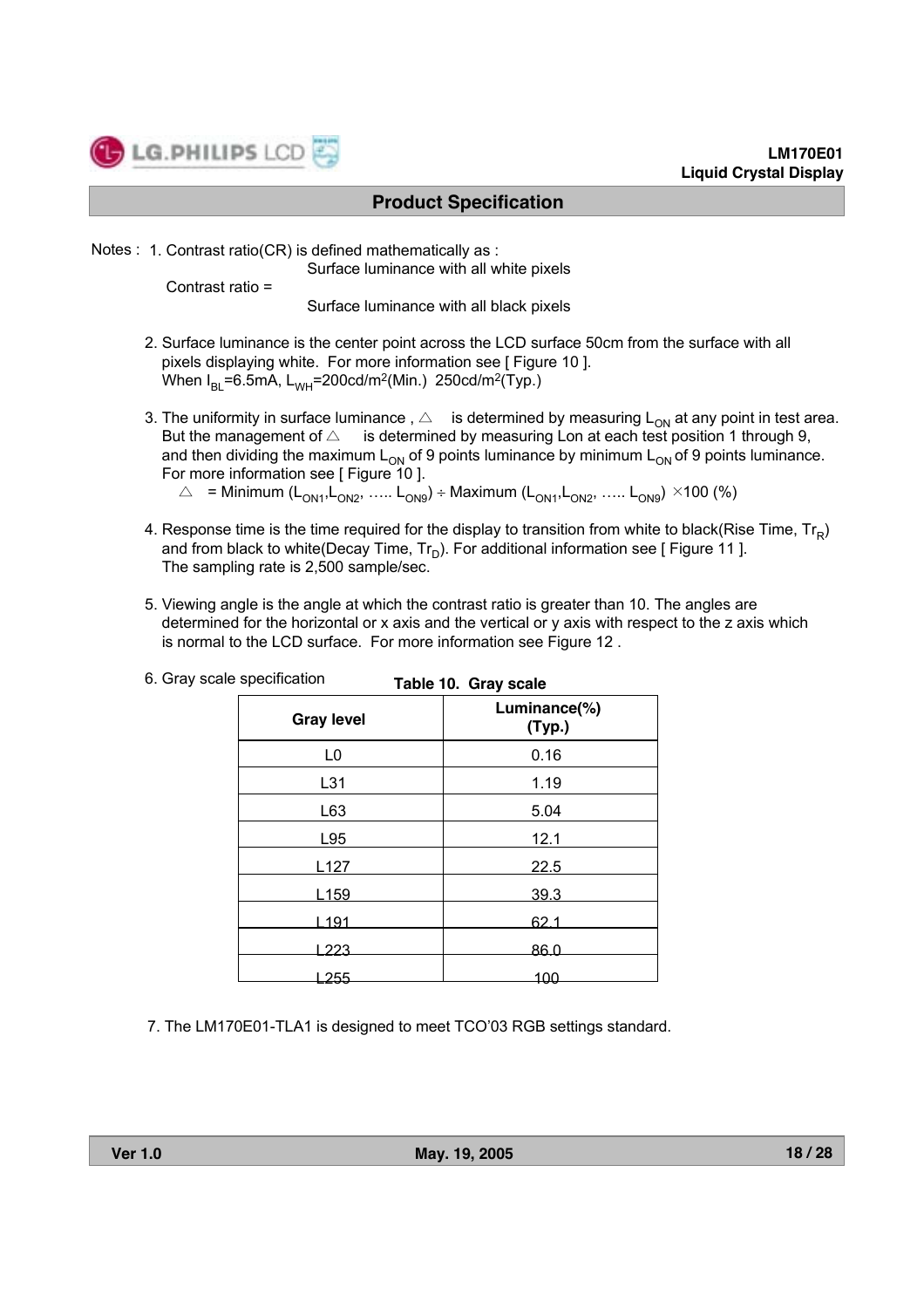#### **Figure 10. Luminance measuring point**



< Luminance Uniformity - angular – dependence >

TCO '03 Certification requirements and test methods for environmental labelling of Display [Flat] report No.2 (Luminance uniformity- angular – dependent)

Test pattern : 80% white pattern Test point : 2-point Test distance : 64.77㎝ Test method :  $L_R = ((L_{max.+30deg.}/ L_{min.+30deg.})$ +  $(L_{\text{max. -30deg.}} / L_{\text{min. -30deg.}})$  / 2 Test method :  $T_B = (L_{\text{max.+15deg.}} / L_{\text{min. +15deg.}})$ 



#### **Figure 11. Response time**

The response time is defined as the following Figure and shall be measured by switching the input signal for "black" and "white".

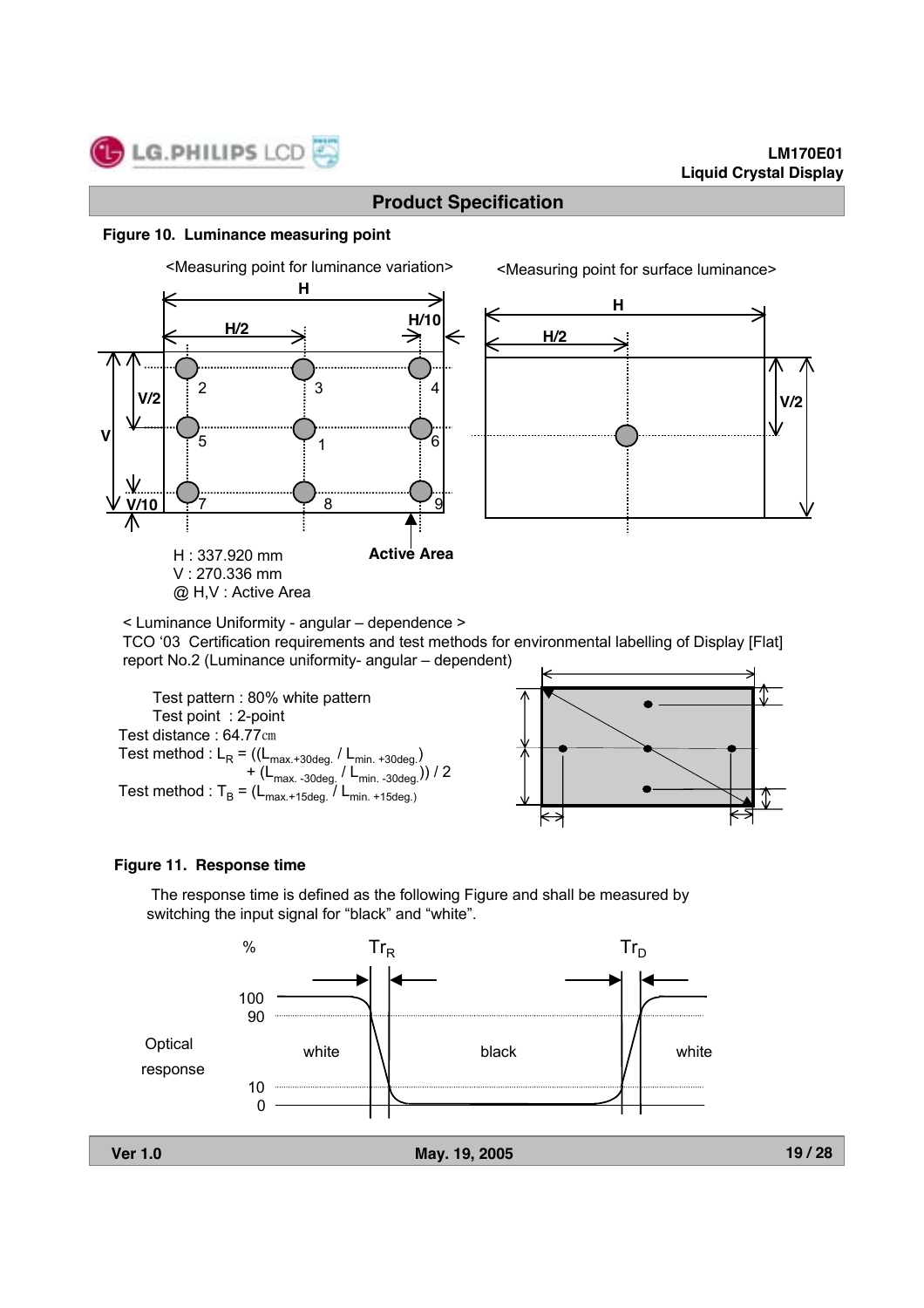

### **Figure 12. Viewing angle**

<Dimension of viewing angle range>

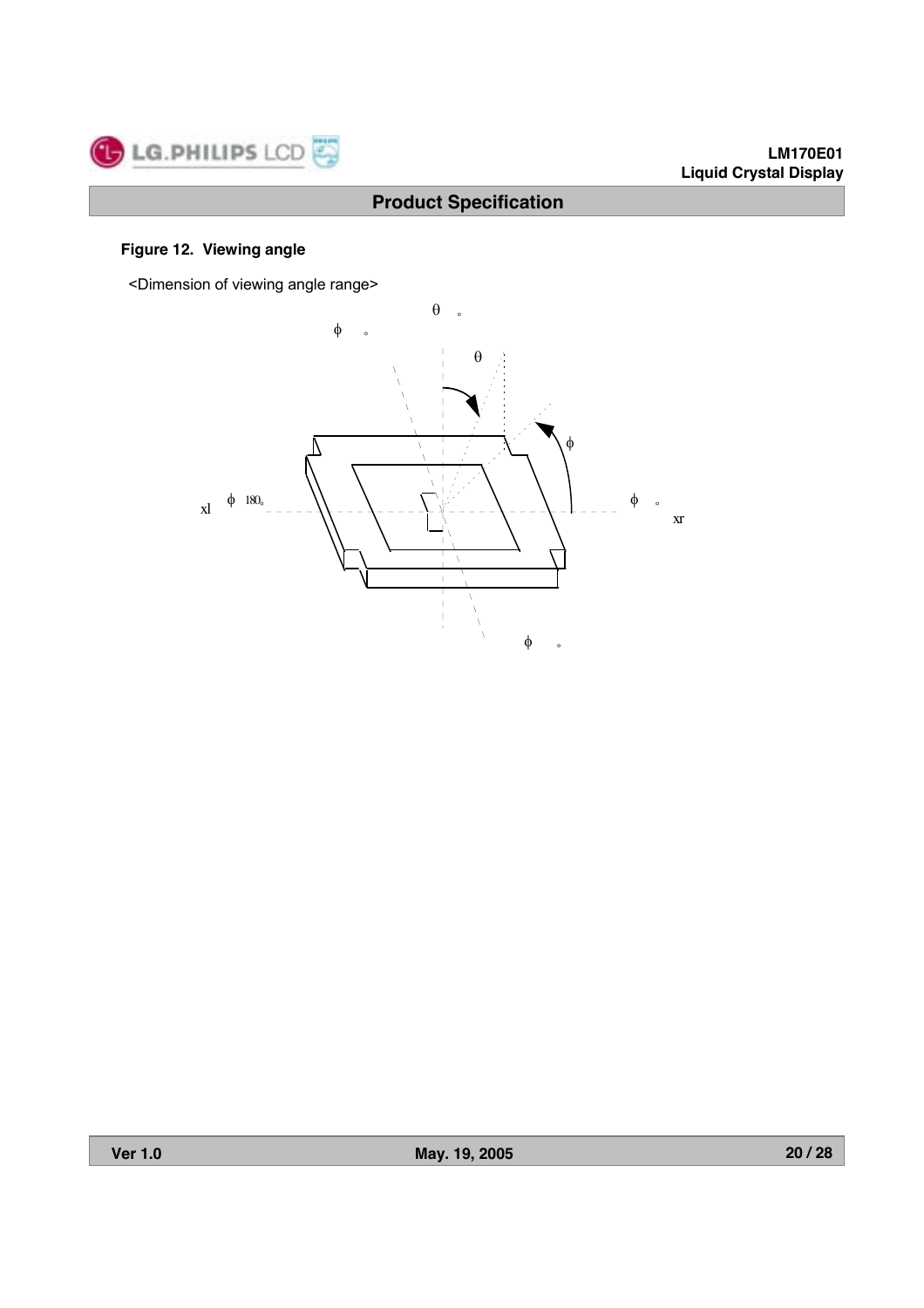

# **5. Mechanical Characteristics**

Table 11. provides general mechanical characteristics for the model LM170E01-TLA1. Please refer to Figure 15,16 regarding the detailed mechanical drawing of the LCD.

|                     | Horizontal                                                      | $358.5 \pm 0.5$ mm |  |  |  |  |
|---------------------|-----------------------------------------------------------------|--------------------|--|--|--|--|
| Outside dimensions  | Vertical                                                        | $296.5 \pm 0.5$ mm |  |  |  |  |
|                     | Depth                                                           | $17.0 \pm 0.5$ mm  |  |  |  |  |
|                     | Horizontal                                                      | $341.6 \pm 0.5$ mm |  |  |  |  |
| Bezel area          | Vertical                                                        | $274.0 \pm 0.5$ mm |  |  |  |  |
|                     | Horizontal                                                      | 337.920mm          |  |  |  |  |
| Active display area | Vertical                                                        | 270.336mm          |  |  |  |  |
| Weight(approximate) | 2150g(Typ.),                                                    | 2300g(Max.)        |  |  |  |  |
| Surface Treatment   | Hard coating(3H)<br>Anti-glare treatment of the front polarizer |                    |  |  |  |  |

#### **Table 11. Mechanical characteristics**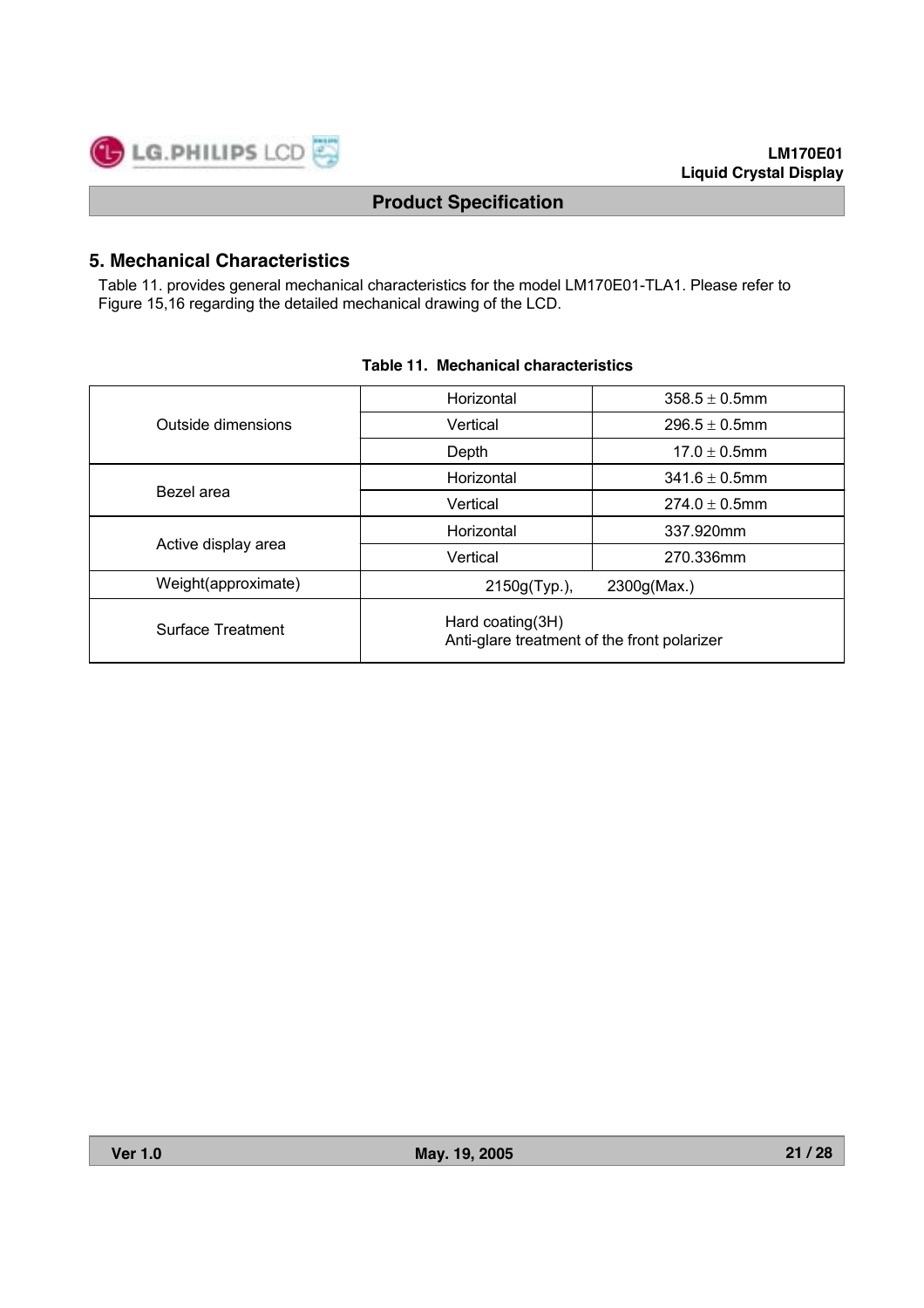

### **Figure 15. Front view**

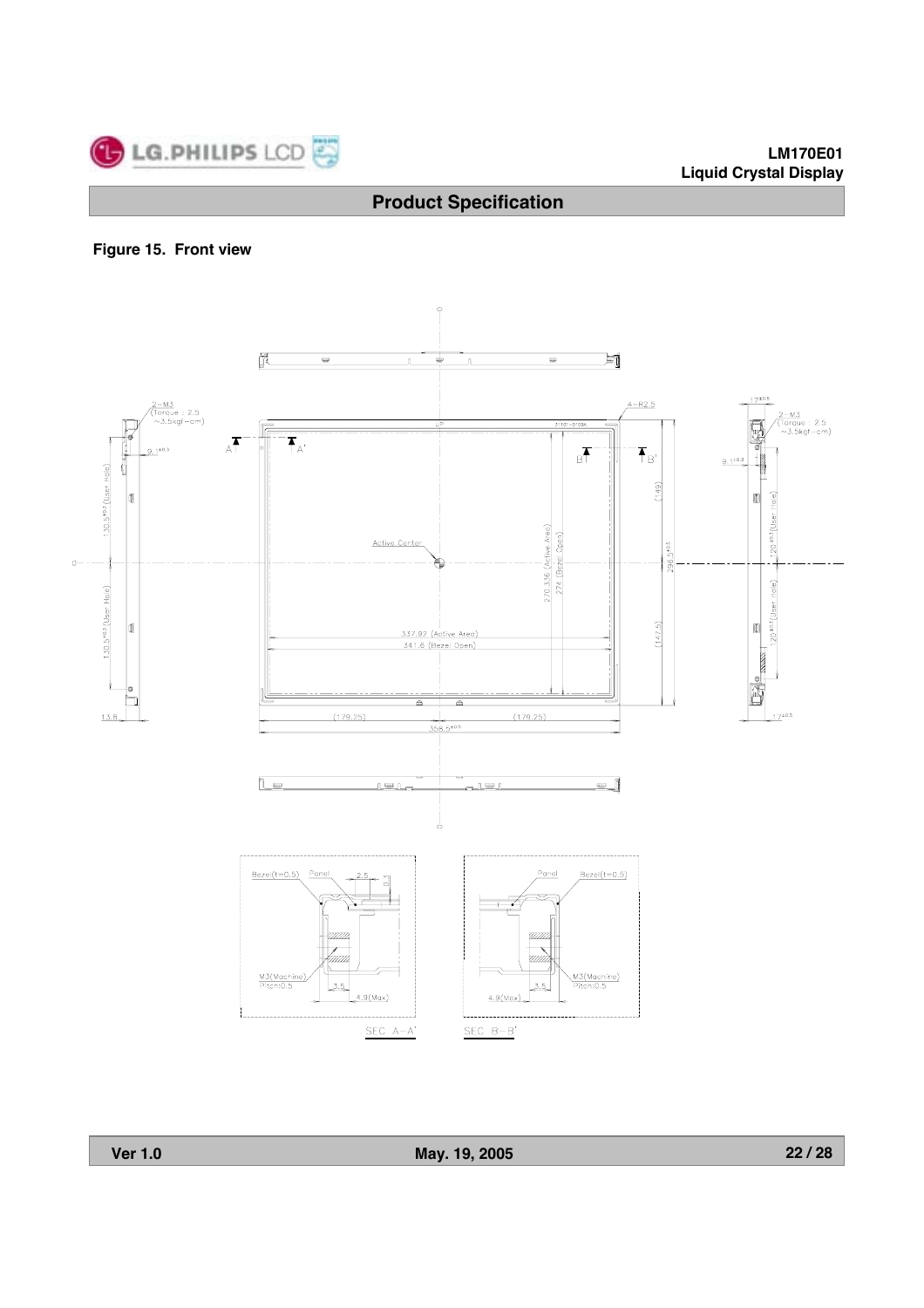

#### **Figure 15. Rear view**



- 7. Tilt and partial disposition tolerance of display area as following.
	- (1) Y-Direction :  $|A-B| \leq 1.0$
	- (2) X-Direction :  $|C-D| \le 1.0$



8. Lamp(CCFL) lot No. is marked at backlight connector.



9. Do not wind conductive tape around the backlight wires.

10. Unspecified tolerances to be  $\pm 0.5$ mm.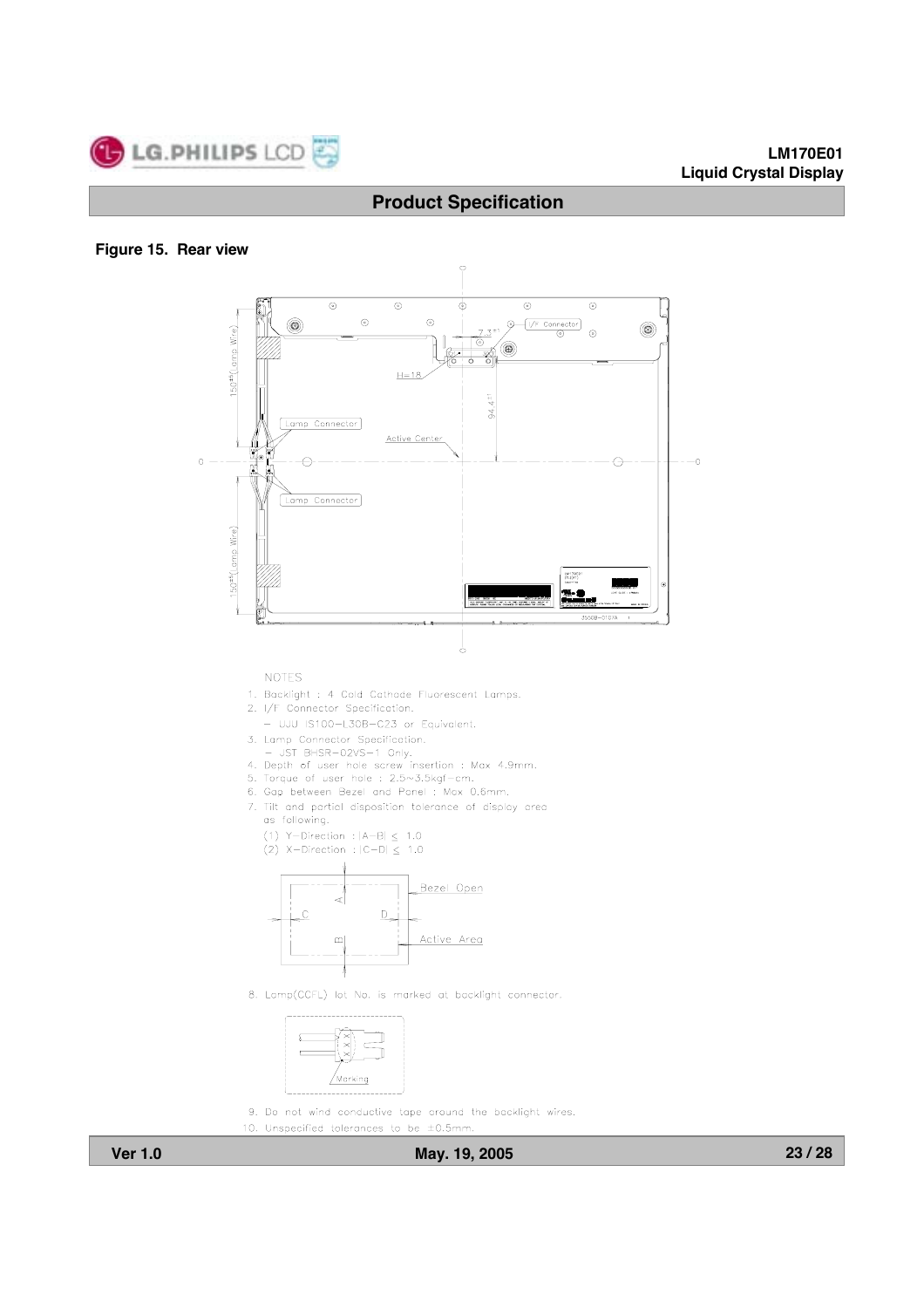

# **6. Reliability**

| No.            | <b>Test item</b>                  | <b>Conditions</b>                                                                                                                          |
|----------------|-----------------------------------|--------------------------------------------------------------------------------------------------------------------------------------------|
| $\mathbf{1}$   | High temperature storage test     | Ta= $60^{\circ}$ C 240h                                                                                                                    |
| $\overline{2}$ | Low temperature storage test      | Ta= $-20^{\circ}$ C 240h                                                                                                                   |
| 3              | High temperature operation test   | Ta= $50^{\circ}$ C 50%RH<br>240h                                                                                                           |
| 4              | Low temperature operation test    | Ta= $0^{\circ}$ C 240h                                                                                                                     |
| 5              | Vibration test<br>(non-operating) | Wave form<br>$:$ random<br>Vibration level: 1.0G RMS<br>Bandwidth: 10-500Hz<br>Duration<br>: $X, Y, Z, 20$ min.<br>One time each direction |
|                |                                   | $5$ to $200$ Hz<br>(Random Wave), each direction 33min<br>$14.406$ (m/s2) rms                                                              |
| 6              | Shock test<br>(non-operating)     | Shock level<br>:120G<br>Waveform<br>: half sine wave, 2ms<br>: $\pm$ X, $\pm$ Y, $\pm$ Z<br>Direction<br>One time each direction           |
| 7              | Altitude<br>storage / shipment    | 0 - 40,000 feet(12,192m)                                                                                                                   |

#### **Table 12. Environment test condition**

{ Result evaluation criteria }

There should be no change which might affect the practical display function when the display quality test is conducted under normal operating condition.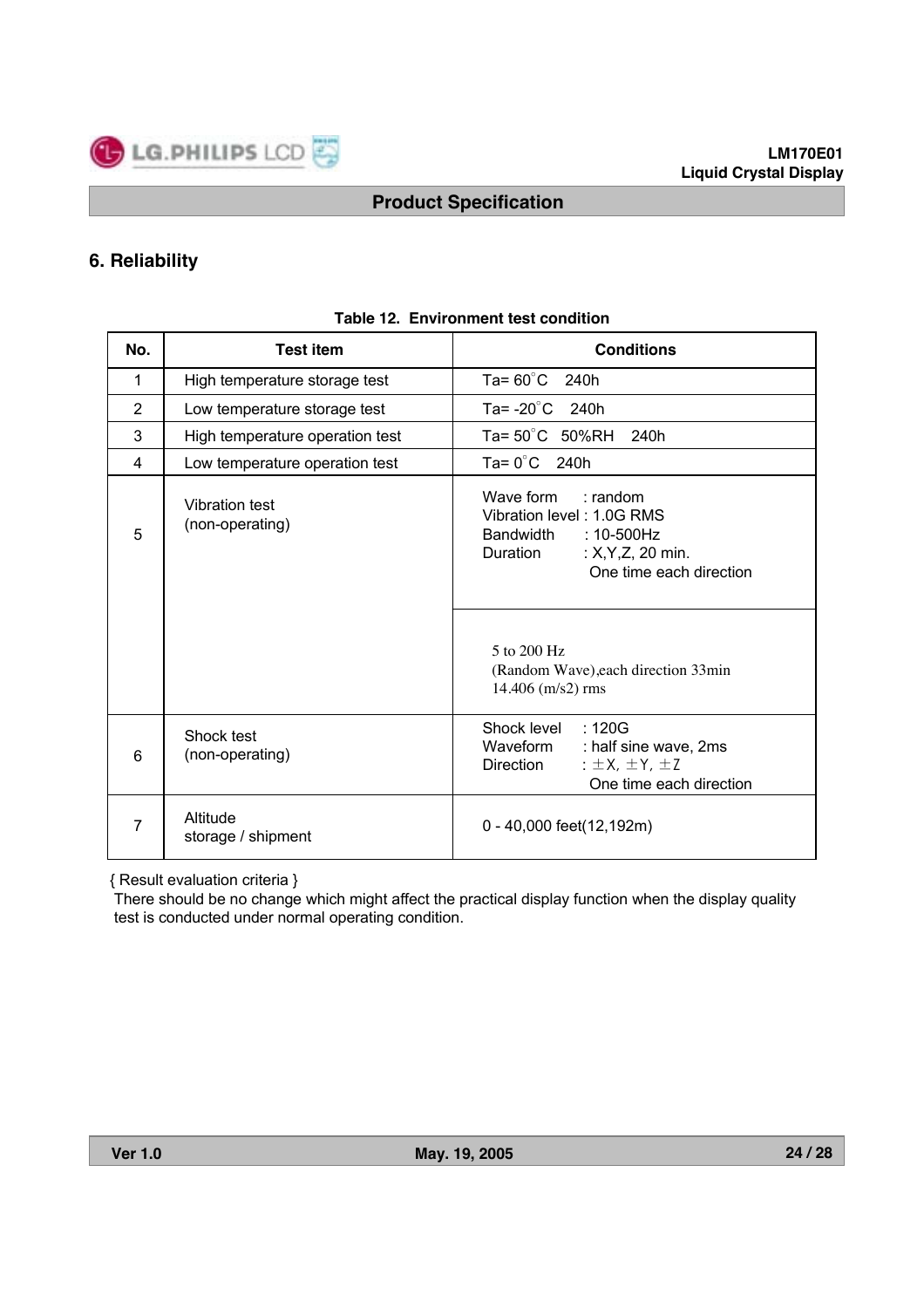

## **7. International Standards**

#### **7-1. Safety**

a) UL 60950, Third Edition, Underwriters Laboratories, Inc., Dated Dec. 11, 2000. Standard for Safety of Information Technology Equipment, Including Electrical Business Equipment. b) CAN/CSA C22.2, No. 60950, Third Edition, Canadian Standards Association, Dec. 1, 2000. Standard for Safety of Information Technology Equipment, Including Electrical Business Equipment. c) EN 60950 : 2000, Third Edition IEC 60950 : 1999, Third Edition European Committee for Electrotechnical Standardization(CENELEC) EUROPEAN STANDARD for Safety of Information Technology Equipment Including Electrical Business Equipment.

#### **7-2. EMC**

a) ANSI C63.4 "Methods of Measurement of Radio-Noise Emissions from Low-Voltage Electrical and Electrical Equipment in the Range of 9kHZ to 40GHz. "American National Standards Institute(ANSI), 1992

b) C.I.S.P.R "Limits and Methods of Measurement of Radio Interface Characteristics of Information Technology Equipment." International Special Committee on Radio Interference.

c) EN 55022 "Limits and Methods of Measurement of Radio Interface Characteristics of Information Technology Equipment." European Committee for Electrotechnical Standardization.(CENELEC), 1998 ( Including A1: 2000 )

Notes : The LM170E01-TLA1 is applied "ROHS & Pb-free " item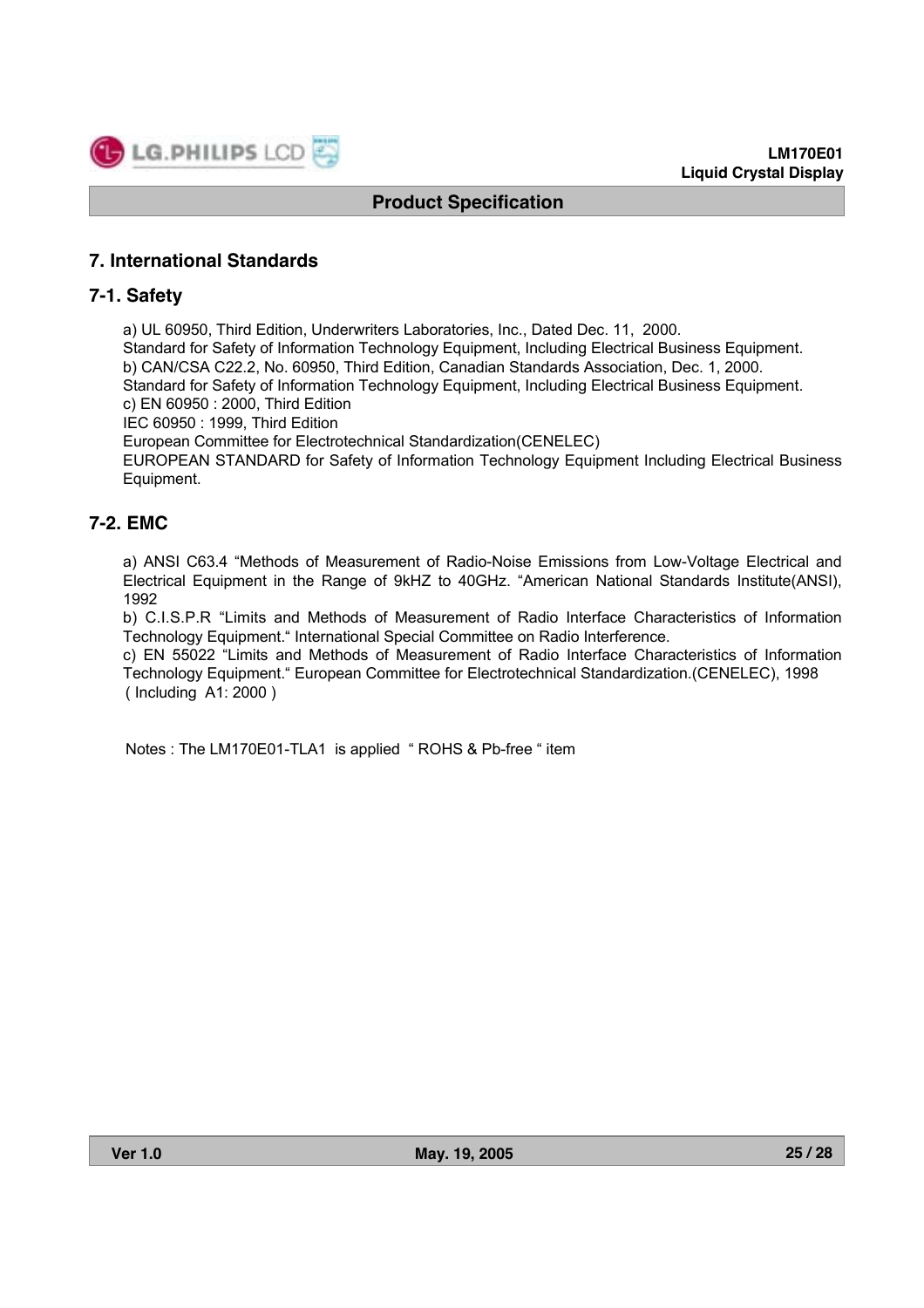

# **8. Packing**

# **8-1. Designation of Lot Mark**

a) Lot Mark



A,B,C : SIZE(INCH) D : YEAR

G : ASSEMBLY CODE H ~ M : SERIAL NO.

E : MONTH F : FACTORY CODE

#### **Note**

#### 1. YEAR

| Year | 2001 | 2002 | 2003 | 2004 | 2005 | 2006 | 2007 | 2008 | 2009 | 2010 |
|------|------|------|------|------|------|------|------|------|------|------|
| Mark |      |      |      |      |      |      |      |      |      |      |

#### 2. MONTH

| Month | Jan | Feb | Mar | Apr | May | Jun | Jul | Aug | Sep | Oct | Nov | Dec |
|-------|-----|-----|-----|-----|-----|-----|-----|-----|-----|-----|-----|-----|
| Mark  |     | -   |     |     |     |     |     |     |     | . . | -   |     |

#### 3. FACTORY CODE

| <b>Factory Code</b> | <b>LPL Gumi</b> | <b>LPL Nanjing</b> | <b>HEESUNG</b> |
|---------------------|-----------------|--------------------|----------------|
| Mark                |                 |                    |                |

#### 4. SERIAL NO.

```
Mark 100001~199999, 200001~299999, 300001~399999, …., A00001~A99999, ….., Z00001~Z99999
```
#### b) Location of Lot Mark

Serial No. is printed on the label. The label is attached to the backside of the LCD module. This is subject to change without prior notice.

### **8-2. Packing Form**

- a) Package quantity in one box : 9 pcs
- b) Box size : 492mm X 434mm X 380mm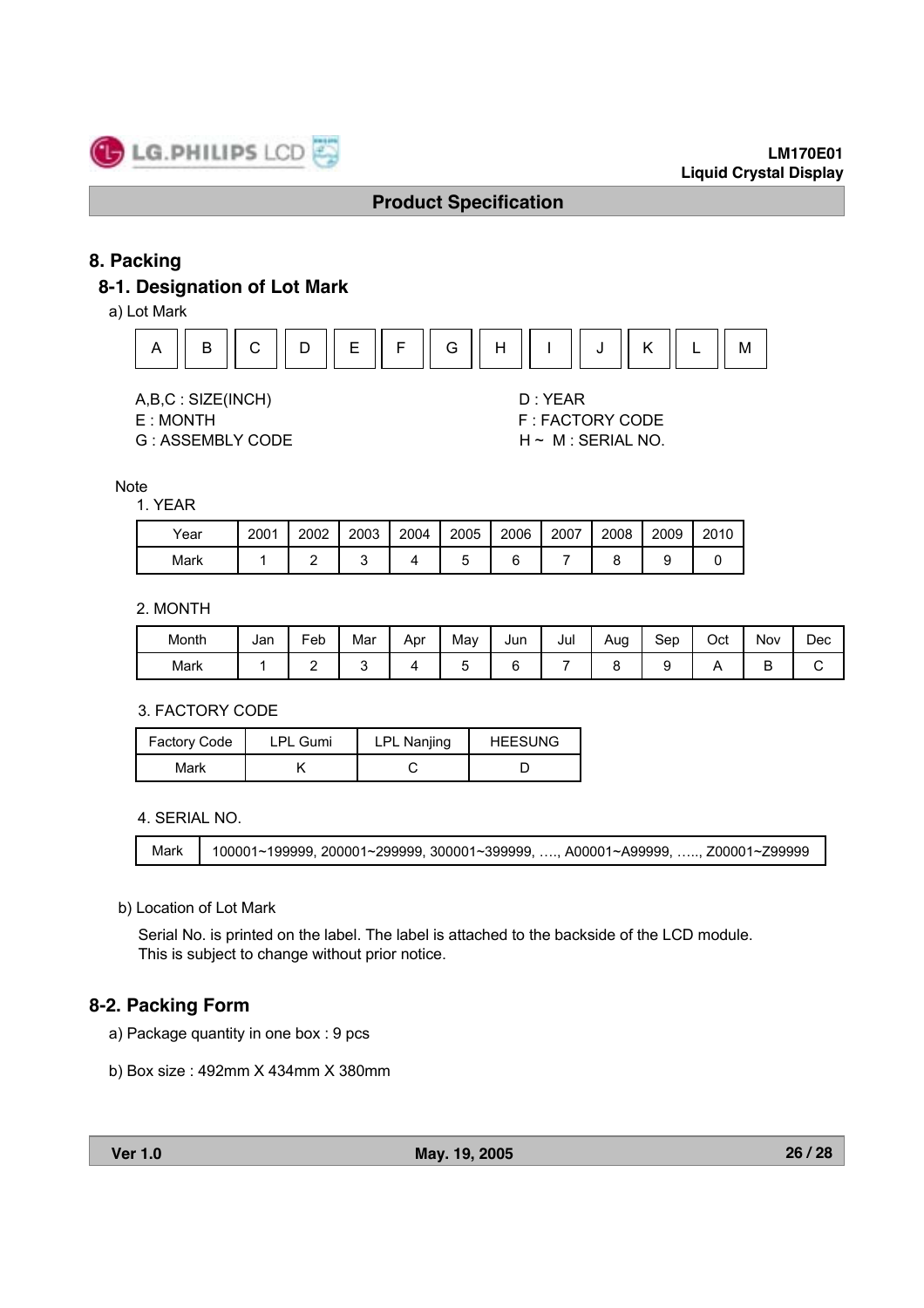

# **9. Precautions**

Please pay attention to the following when you use this TFT LCD module.

# **9-1. Mounting Precautions**

- (1) You must mount a module using holes arranged in four corners or four sides.
- (2) You should consider the mounting structure so that uneven force(ex. twisted stress) is not applied to the module.

And the case on which a module is mounted should have sufficient strength so that external force is not transmitted directly to the module.

- (3) Please attach a transparent protective plate to the surface in order to protect the polarizer. Transparent protective plate should have sufficient strength in order to the resist external force.
- (4) You should adopt radiation structure to satisfy the temperature specification.
- (5) Acetic acid type and chlorine type materials for the cover case are not describe because the former generates corrosive gas of attacking the polarizer at high temperature and the latter causes circuit break by electro-chemical reaction.
- (6) Do not touch, push or rub the exposed polarizers with glass, tweezers or anything harder than HB pencil lead. And please do not rub with dust clothes with chemical treatment. Do not touch the surface of polarizer for bare hand or greasy cloth.(Some cosmetics are determined to the polarizer.)
- (7) When the surface becomes dusty, please wipe gently with absorbent cotton or other soft materials like chamois soaks with petroleum benzene. Normal-hexane is recommended for cleaning the adhesives used to attach front / rear polarizers. Do not use acetone, toluene and alcohol because they cause chemical damage to the polarizer.
- (8) Wipe off saliva or water drops as soon as possible. Their long time contact with polarizer causes deformations and color fading.
- (9) Do not open the case because inside circuits do not have sufficient strength.

# **9-2. Operating Precautions**

- (1) The spike noise causes the mis-operation of circuits. It should be lower than following voltage :  $V = \pm 200$ mV(Over and under shoot voltage)
- (2) Response time depends on the temperature.(In lower temperature, it becomes longer.)
- (3) Brightness depends on the temperature. (In lower temperature, it becomes lower.) And in lower temperature, response time(required time that brightness is stable after turned on) becomes longer.
- (4) Be careful for condensation at sudden temperature change. Condensation makes damage to polarizer or electrical contacted parts. And after fading condensation, smear or spot will occur.
- (5) When fixed patterns are displayed for a long time, remnant image is likely to occur.
- (6) Module has high frequency circuits. Sufficient suppression to the electromagnetic interference shall be done by system manufacturers. Grounding and shielding methods may be important to minimized the interference.
- (7) Please do not give any mechanical and/or acoustical impact to LCM. Otherwise, LCM can not be operated its full characteristics perfectly.
- (8) A screw which is fastened up the steels should be a machine screw (if not, it causes metal foreign material and deal LCM a fatal blow)